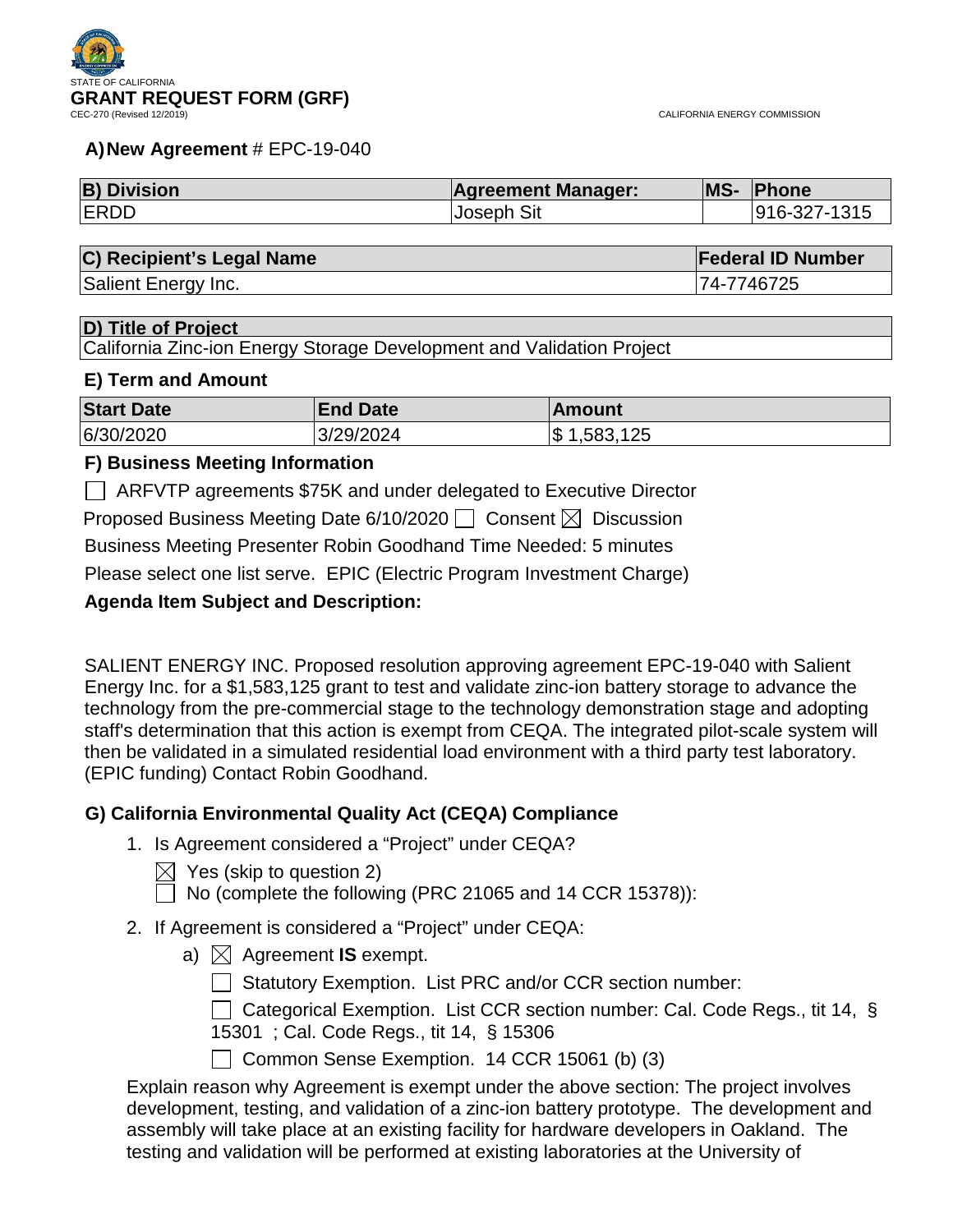

.

California, San Diego Campus. (Design and certification activities may also take place in Canada.) The project consists of the operation of these existing public or private facilities, involving negligible or no expansion of existing or former use. Therefore, this project is exempt under California Code of Regulations, title 14, section 15301, Existing Facilities. In addition, the project involves data collection and research, which would not result in a serious or major disturbance to an environmental resource. Therefore, this project is exempt under California Code of Regulations, title 14, section 15306, Information Collection.

b) Agreement **IS NOT** exempt. (consult with the legal office to determine next steps)

Check all that apply

| | Initial Study

| Negative Declaration

**Mitigated Negative Declaration** 

- Environmental Impact Report
- Statement of Overriding Considerations

## **H) List all subcontractors (major and minor) and equipment vendors:** (attach additional sheets as necessary)

| <b>Legal Company Name:</b>                                                        | <b>Budget</b> |
|-----------------------------------------------------------------------------------|---------------|
| <b>Electric Applications Incorporated</b>                                         | \$0           |
| The Regents of the University of California, on behalf of the San<br>Diego Campus | \$79,000      |
| CSA America Testing and Certification LLC                                         | \$0           |
|                                                                                   |               |

## **I) List all key partners: (attach additional sheets as necessary)**

| Legal Company Name: |  |
|---------------------|--|
| Circuit Launch      |  |

## **J) Budget Information**

| <b>Funding Source</b> | <b>Funding Year of</b><br>Appropriation | <b>Budget List</b><br><b>Number</b> | <b>Amount</b> |
|-----------------------|-----------------------------------------|-------------------------------------|---------------|
| <b>EPIC</b>           | $18 - 19$                               | 301.001F                            | \$1,583,125   |
|                       |                                         |                                     |               |
|                       |                                         |                                     |               |

R&D Program Area: ESRO: ETSI TOTAL: \$1,583,125

Explanation for "Other" selection

Reimbursement Contract #: Federal Agreement #:

## **K) Recipient's Contact Information**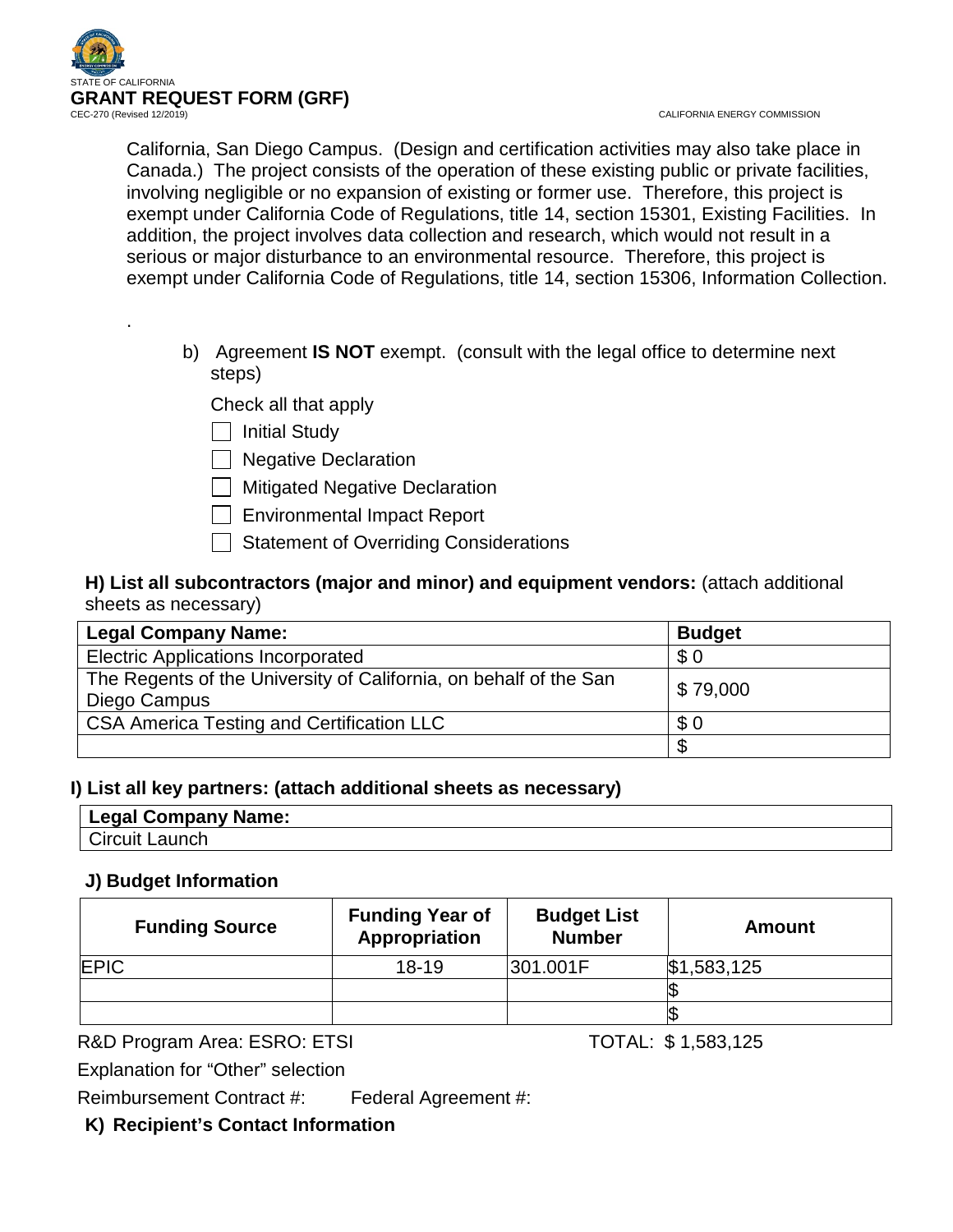

## **1. Recipient's Administrator/Officer**

Name: Ryan Brown

Address: 1 Research Dr.

City, State, Zip: Dartmouth, Nova Scotia Canada B2Y4M9

Phone: 519-994-3711

E-Mail: ryan@salientenergy.ca

CALIFORNIA ENERGY COMMISSION

**2. Recipient's Project Manager** Name: Brian Adams Address: 1 Research Dr. City, State, Zip: Dartmouth, Nova Scotia Canada B2Y4M9 Phone: 519-572 -6428 E-Mail: brian@salientenergy.ca

## **L) Selection Process Used**

- $\boxtimes$  Competitive Solicitation Solicitation #: GFO-19-305
- $\Box$  First Come First Served Solicitation Solicitation #:

## **M) The following items should be attached to this GRF**

- 1. Exhibit A, Scope of Work  $\boxtimes$  Attached
- 2. Exhibit B, Budget Detail  $\boxtimes$  Attached
- 3. CEC 105, Questionnaire for Identifying Conflicts  $\boxtimes$  Attached
- 4. Recipient Resolution  $\boxtimes$  N/A  $\Box$  Attached
- 5. CEQA Documentation  $\boxtimes$  N/A  $\Box$  Attached

**\_\_\_\_\_\_\_\_\_\_\_\_\_\_\_\_\_\_\_\_\_\_\_\_\_\_\_ \_\_\_\_\_\_\_\_\_\_\_\_\_\_ Agreement Manager Date** 

**\_\_\_\_\_\_\_\_\_\_\_\_\_\_\_\_\_\_\_\_\_\_\_\_\_\_\_ \_\_\_\_\_\_\_\_\_\_\_\_\_\_ Office Manager Date** 

**\_\_\_\_\_\_\_\_\_\_\_\_\_\_\_\_\_\_\_\_\_\_\_\_\_\_\_ \_\_\_\_\_\_\_\_\_\_\_\_\_\_ Deputy Director Date** 

- 
- 
- 
- 
-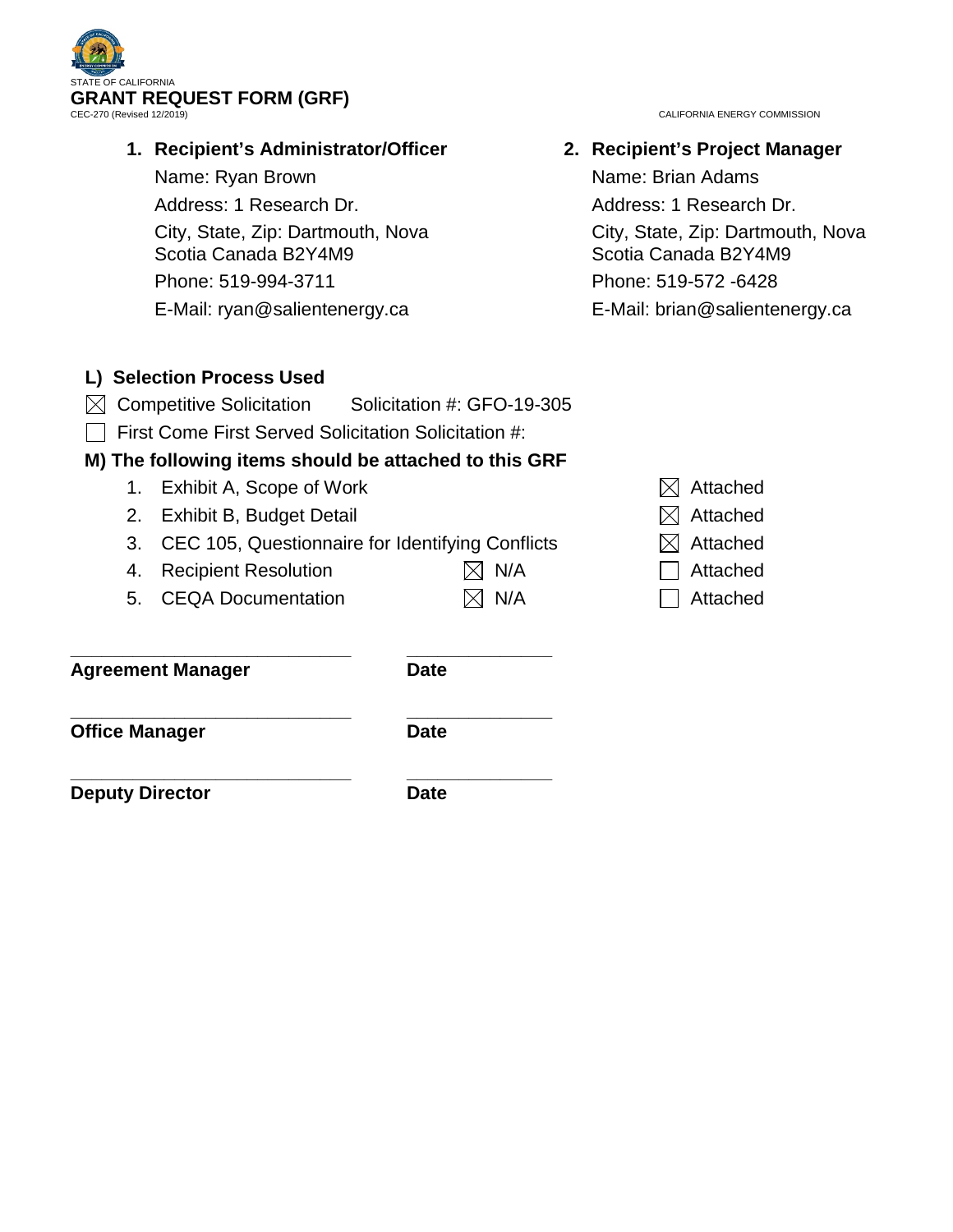## **I. TASK ACRONYM/TERM LISTS**

### **A. Task List**

| Task #        | CPR <sup>1</sup> | <b>Task Name</b>                                  |
|---------------|------------------|---------------------------------------------------|
|               |                  | <b>General Project Tasks</b>                      |
| $\mathcal{P}$ |                  | Large Format Cell Design and Validation           |
| 3             |                  | <b>Cell Production</b>                            |
| 4             |                  | Long Term Performance Testing                     |
| 5             | X                | Energy Storage System Development                 |
| 6             |                  | Safety Certification of Zinc-Ion Cell             |
|               | X                | Installation and Operation of Demonstration Units |
| 8             |                  | <b>Evaluation of Project Benefits</b>             |
| 9             |                  | Technology/Knowledge Transfer Activities          |
| 10            |                  | <b>Production Readiness Plan</b>                  |

### **B. Acronym/Term List**

| <b>Acronym/Term</b> | <b>Meaning</b>                         |
|---------------------|----------------------------------------|
| <b>BMS</b>          | <b>Battery Management System</b>       |
| <b>CAM</b>          | <b>Commission Agreement Manager</b>    |
| CAO                 | <b>Commission Agreement Officer</b>    |
| <b>CPR</b>          | <b>Critical Project Review</b>         |
| <b>DER</b>          | <b>Distributed Energy Resource</b>     |
| IOU                 | <b>Investor Owned Utility</b>          |
| Project             | The California Zinc-Ion Energy Storage |
|                     | Development and Validation Project     |
| <b>TAC</b>          | <b>Technical Advisory Committee</b>    |
| <b>TRL</b>          | <b>Technology Readiness Level</b>      |

### **II. PURPOSE OF AGREEMENT, PROBLEM/SOLUTION STATEMENT, AND GOALS AND OBJECTIVES**

## **A. Purpose of Agreement**

The purpose of this Agreement is to fund the testing and validation of best-of-class zinc-ion battery storage to advance the technology from the pre-commercial stage technical readiness level four (TRL 4) to the technology demonstration stage (TRL 6).

#### **B. Problem/ Solution Statement**

## **Problem**

To help diversify and improve the safety of energy storage technology, there is an immediate need to bring non-lithium-ion technologies that are low-cost, abundant, and safe to California and develop them for applications on the customer side of the meter. Developing non-lithium-ion solutions will help California meet important renewable energy goals to produce carbon-free

 $\overline{a}$ 

<span id="page-3-0"></span><sup>1</sup> Please see subtask 1.3 in Part III of the Scope of Work (General Project Tasks) for a description of Critical Project Review (CPR) Meetings.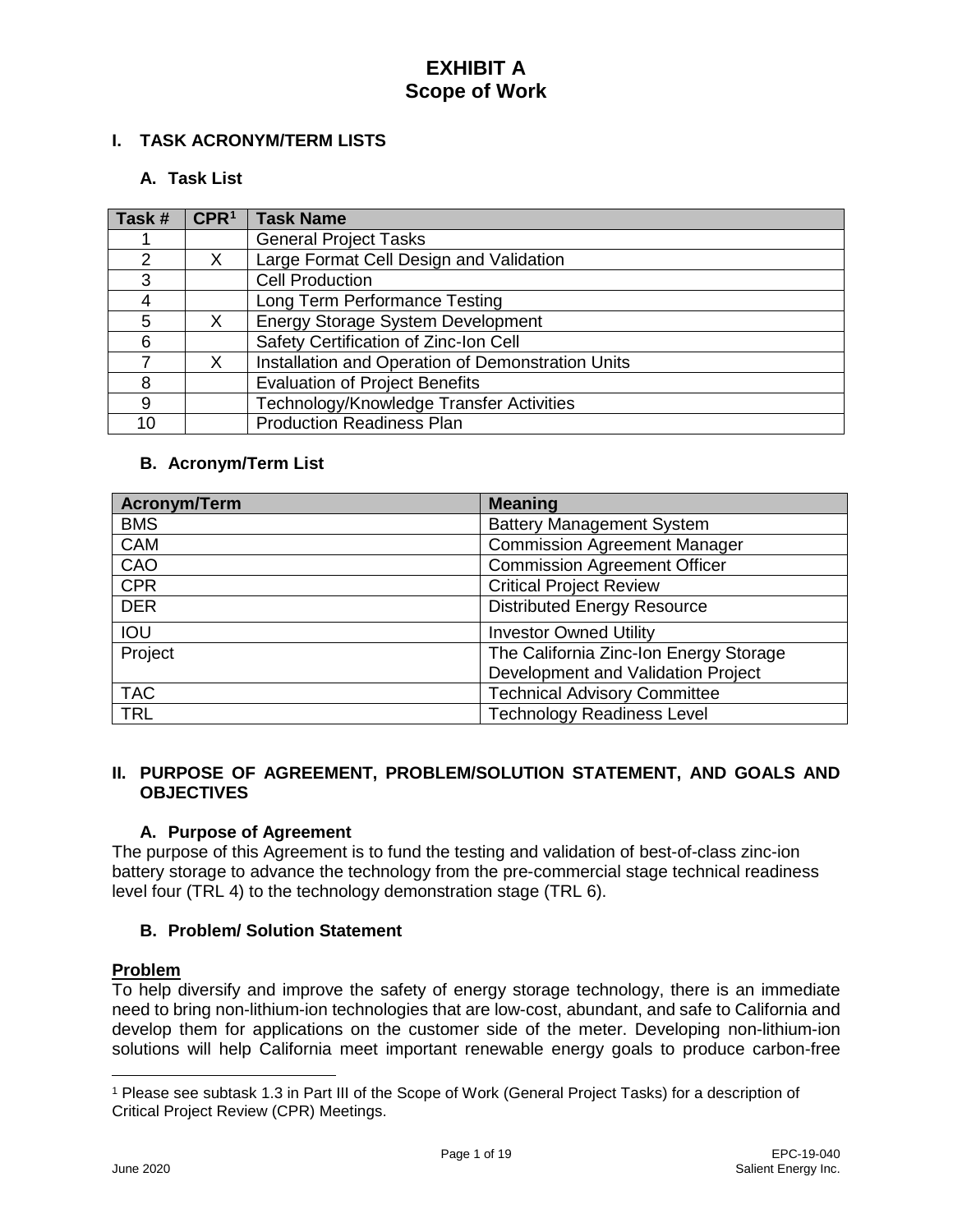electricity by 2045, as well as help reduce costs, provide resilience, and significantly improve safety.

### **Solution**

The project will develop, field test, and validate the recipient's rechargeable zinc-ion battery applications for the customer-side of the meter to diversify and improve battery storage technology in California. According to the Recipient, the Recipient has developed a purposebuilt non-lithium-ion battery for residential applications that is cheaper, safer, longer lasting, and more efficiently produced than a lithium-ion battery. The zinc-ion energy storage battery combines high energy density, long cycle life, and the ability to quickly charge and discharge, making the technology a safer and superior energy storage solution for California customers. Following the successful completion of the project, the Recipient plans to scale cell and system manufacturing in California to help accelerate the deployment of non-lithium-ion energy storage in California and beyond.

## **C. Goals and Objectives of the Agreement**

### **Agreement Goals**

The goals of this Agreement are to:

- Advance the development of a zinc-ion battery storage solution focused on safe customer-side of the meter deployment.
- Validate a cost-effective and high performing energy storage solution to support higher levels of renewables and a carbon-free future by 2045.
- Scale the Recipient's zinc-ion battery storage solution from laboratory demonstration to prototype testing in a customer side of the meter application.
- Provide greater reliability, lower costs, and increase safety for investor owned utility (IOU) ratepayers.
- Enable technological advancement to overcome barriers to achieve California's statutory energy goals, including SB 350 and SB 100.
- Demonstrate improved energy density, increased cycle performance, improved reliability and safety, better lifecycle performance, and lower costs as compared to currently fielded systems.
- Replace fossil fuel powered backup generators in response to public safety power shutoffs and other emergency power shutoffs due to infrastructure failures, natural disasters, and severe weather events.

### Ratepayer Benefits:<sup>[2](#page-4-0)</sup>

This Agreement should result in ratepayer benefits, including greater electricity reliability, lower costs, and increased safety. The zinc-ion battery systems should provide the necessary infrastructure reliability and resiliency, as well as safety, for IOU ratepayers during periods of planned and unplanned power shut offs.

In addition, the project should help reduce energy costs and address peak load reduction and shifting through robust energy storage charge and discharge, storing energy during non-peak hours to be used during expensive peak hours. The zinc-ion battery also should provide a safer

 $\overline{a}$ 

<span id="page-4-0"></span><sup>2</sup> California Public Resources Code, Section 25711.5(a) requires projects funded by the Electric Program Investment Charge (EPIC) to result in ratepayer benefits. The California Public Utilities Commission, which established the EPIC in 2011, defines ratepayer benefits as greater reliability, lower costs, and increased safety (See CPUC "Phase 2" Decision 12-05-037 at page 19, May 24, 2012, http://docs.cpuc.ca.gov/PublishedDocs/WORD\_PDF/FINAL\_DECISION/167664.PDF).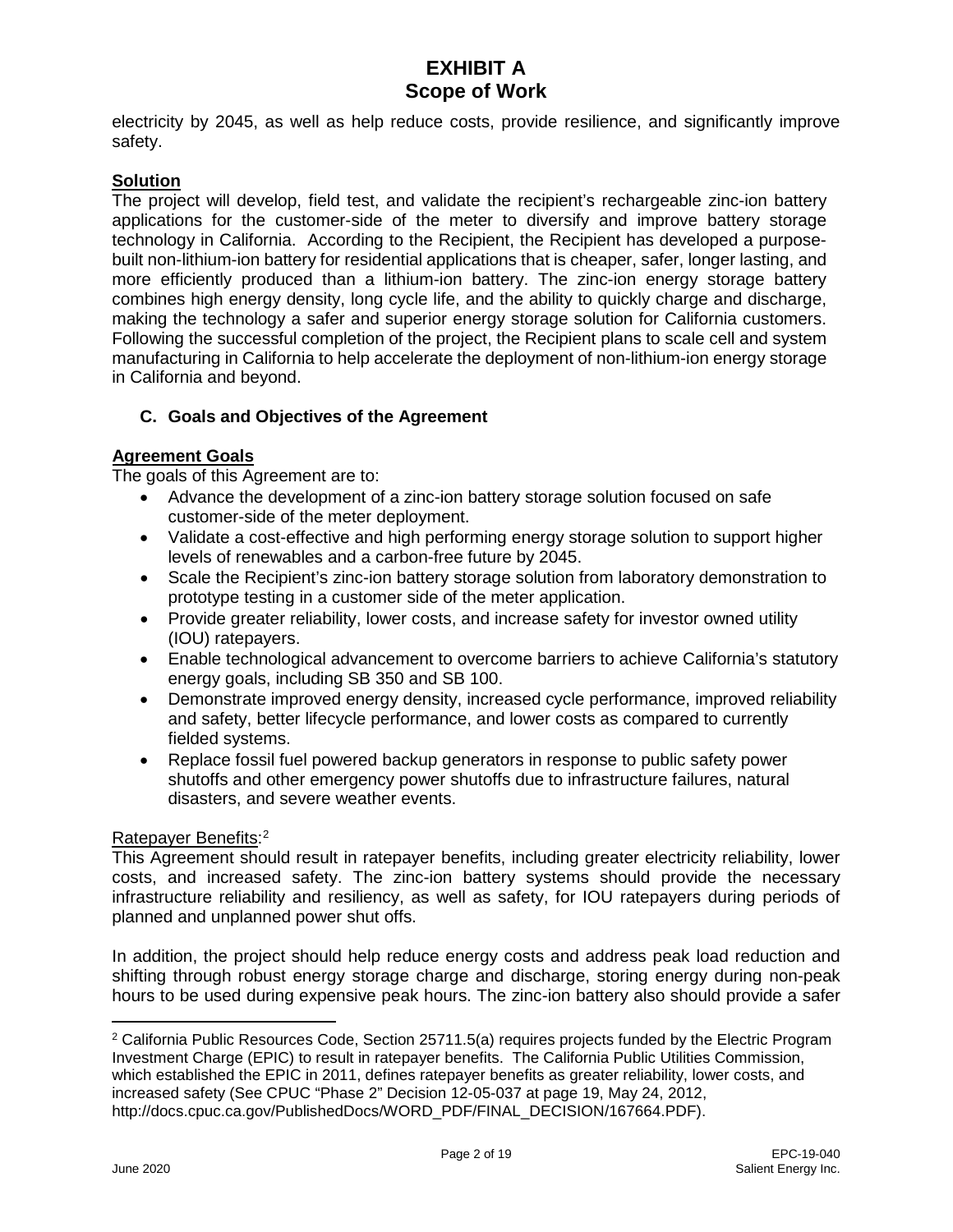residential energy storage solution with greater longevity than lithium-ion energy storage. According to the Recipient, the baseline electrolyte for Recipient's zinc-ion battery is zinc sulfate dissolved in water, should provide benefits over lithium-ion technology, including nonflammability, an important safety factor for residential battery storage.

## Technological Advancement and Breakthroughs: [3](#page-5-0)

This Agreement will lead to technological advancement and breakthroughs to overcome barriers to the achievement of the State of California's statutory energy goals by testing and validating a rechargeable zinc-ion energy storage battery. According to the Recipient, the battery will be built entirely of non-toxic components that is more cost-effective, safer, and longer lasting than a lithium-ion battery for California customers.

A key advancement is developing a novel design around the electrode, electrolyte, and separator allowing the battery to be recharged thousands of times before they need to be recycled. According the Recipient, developing a battery based on Zn2+ intercalation is a technological advancement that helps improve energy density, daily cycle capability, longevity, safety, and ultimately, helps reduce costs, as compared to conventional lithium-ion technology. This technological advancement will help California achieve the goals of SB 100, SB 350, and other important environmental and energy policies.

## **Agreement Objectives**

The objectives of this Agreement are to:

- Advance zinc-ion battery technology from the pre-commercial stage (TRL 4) to the technology demonstration stage (TRL 6).
- Help move Recipient's testing, validation, and, outside this grant, eventually move manufacturing to California.
- Complete validation of zinc-ion battery technology in partnership with a Subcontractor.
- Design and build a residential zinc-ion energy storage system that can provide lowcost and safe energy storage to California ratepayers.
- Attain performance milestones including: produce modules with density 100 Wh/L; complete safety demonstrated across various failure modes and operating conditions (as per UL certification tests); demonstrate 10 year service life capability demonstrated through accelerated life cycle testing
- Demonstrate the performance of two 10 kWh residential zinc-ion energy storage systems at Subcontractor's distributed energy resource (DER) test lab.
- Create four new, direct living-wage jobs in California by the end of the grant term.
- Develop a Production Readiness Plan to manufacture Recipient's energy storage technology in California.

## **III. TASK 1 GENERAL PROJECT TASKS**

#### **PRODUCTS**

## **Subtask 1.1 Products**

The goal of this subtask is to establish the requirements for submitting project products (e.g., reports, summaries, plans, and presentation materials). Unless otherwise specified by the Commission Agreement Manager (CAM), the Recipient must deliver products as required below

<span id="page-5-0"></span> $\overline{a}$ <sup>3</sup> California Public Resources Code, Section 25711.5(a) also requires EPIC-funded projects to lead to technological advancement and breakthroughs to overcome barriers that prevent the achievement of the state's statutory and energy goals.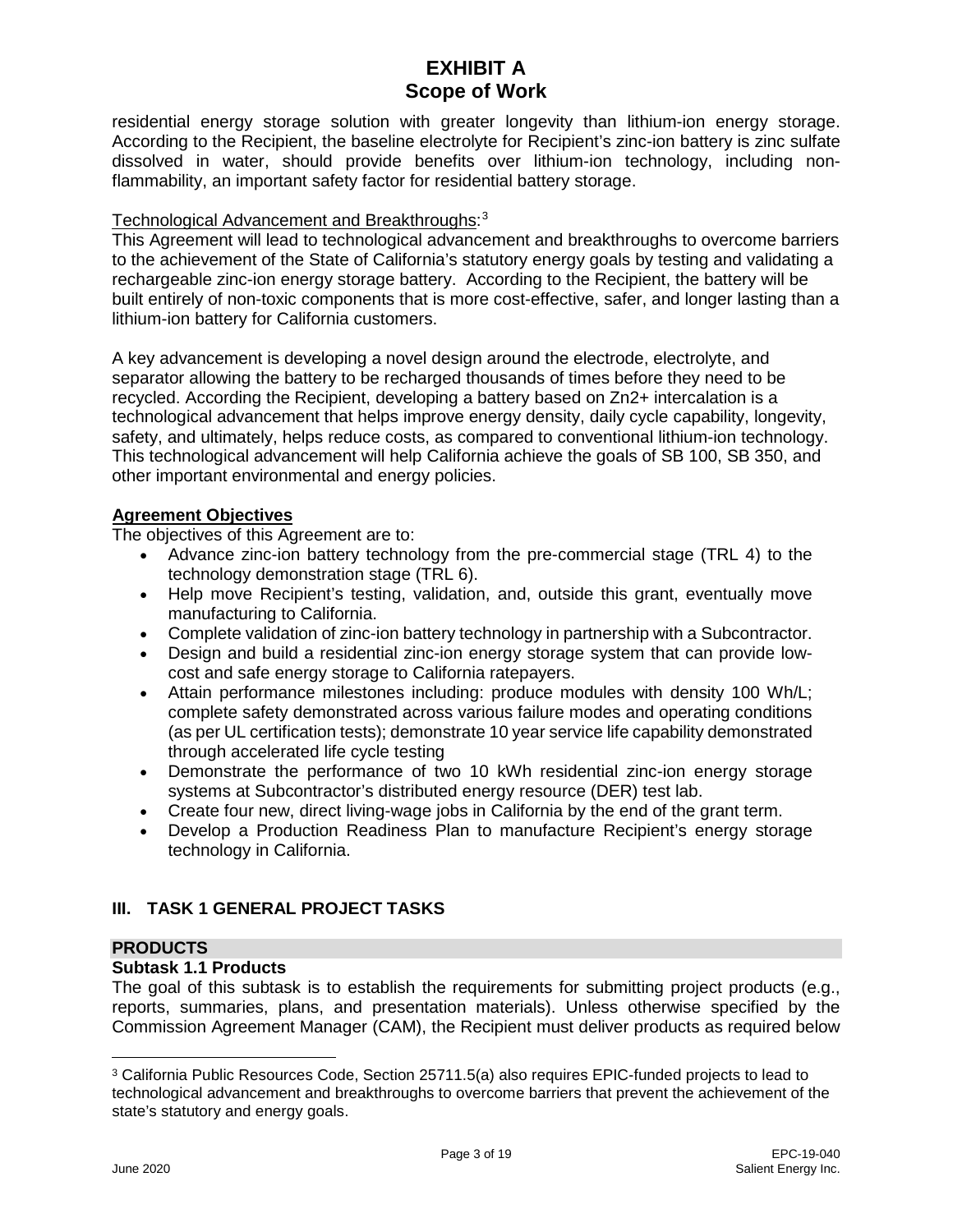by the dates listed in the **Project Schedule (Part V).** Products that require a draft version are indicated by marking **"(draft and final)"** after the product name in the "Products" section of the task/subtask. If "(draft and final)" does not appear after the product name, only a final version of the product is required. With respect to due dates within this Scope of Work, **"days"** means working days.

## **The Recipient shall:**

For products that require a draft version, including the Final Report Outline and Final Report

- Submit all draft products to the CAM for review and comment in accordance with the Project Schedule (Part V). The CAM will provide written comments to the Recipient on the draft product within 15 days of receipt, unless otherwise specified in the task/subtask for which the product is required.
- Consider incorporating all CAM comments into the final product. If the Recipient disagrees with any comment, provide a written response explaining why the comment was not incorporated into the final product.
- Submit the revised product and responses to comments within 10 days of notice by the CAM, unless the CAM specifies a longer time period, or approves a request for additional time.

For products that require a final version only

• Submit the product to the CAM for acceptance. The CAM may request minor revisions or explanations prior to acceptance.

### For all products

• Submit all data and documents required as products in accordance with the following Instructions for Submitting Electronic Files and Developing Software:

## o **Electronic File Format**

 Submit all data and documents required as products under this Agreement in an electronic file format that is fully editable and compatible with the Energy Commission's software and Microsoft (MS)-operating computing platforms, or with any other format approved by the CAM. Deliver an electronic copy of the full text of any Agreement data and documents in a format specified by the CAM, such as memory stick or CD-ROM.

The following describes the accepted formats for electronic data and documents provided to the Energy Commission as products under this Agreement, and establishes the software versions that will be required to review and approve all software products:

- **Data sets will be in MS Access or MS Excel file format (version 2007 or later),** or any other format approved by the CAM.
- Text documents will be in MS Word file format, version 2007 or later.
- Documents intended for public distribution will be in PDF file format.
- **The Recipient must also provide the native Microsoft file format.**
- Project management documents will be in Microsoft Project file format, version 2007 or later.

## o **Software Application Development**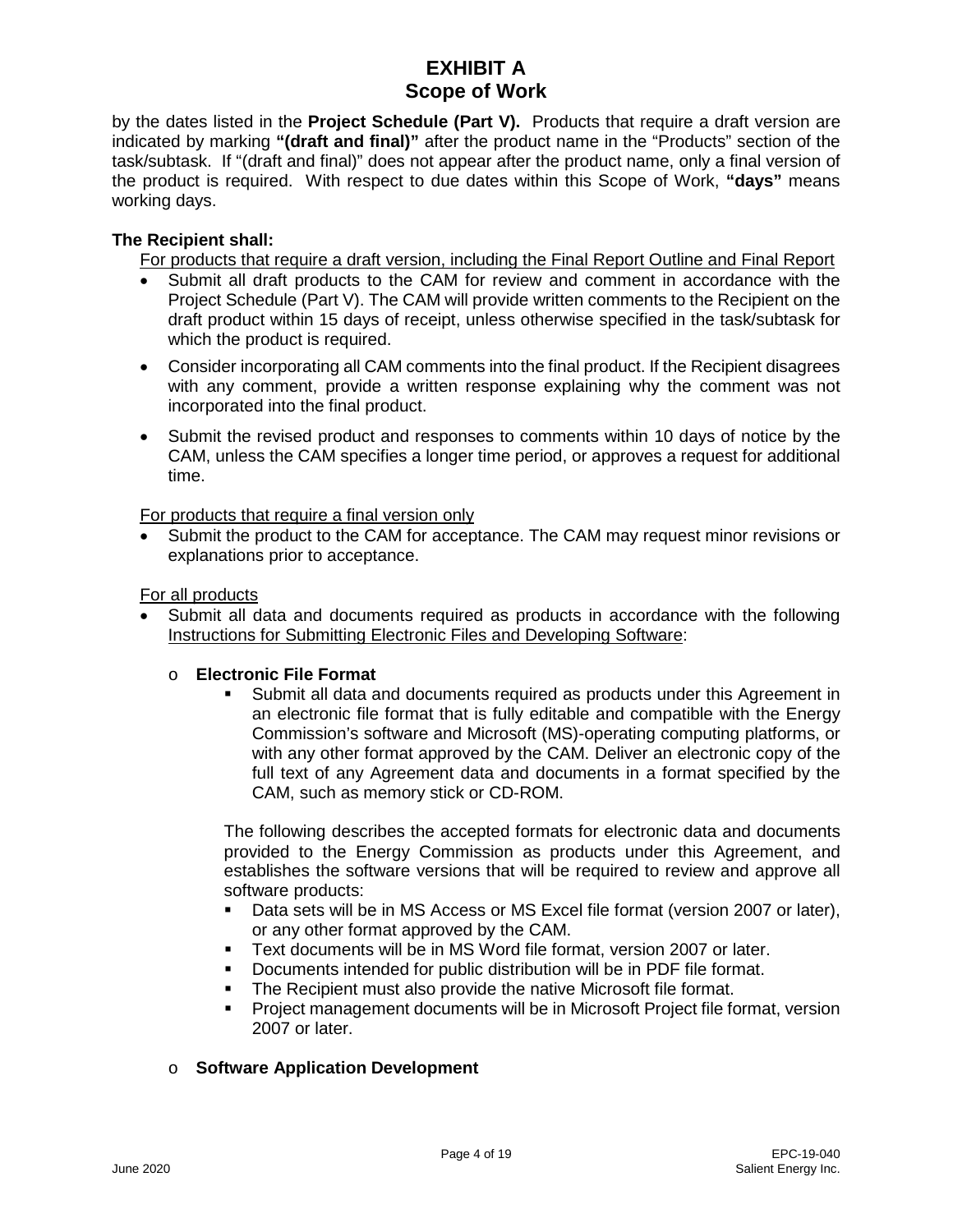Use the following standard Application Architecture components in compatible versions for any software application development required by this Agreement (e.g., databases, models, modeling tools), unless the CAM approves other software applications such as open source programs:

- Microsoft ASP.NET framework (version 3.5 and up). Recommend 4.0.
- Microsoft Internet Information Services (IIS), (version 6 and up) Recommend 7.5.
- Visual Studio.NET (version 2008 and up). Recommend 2010.
- C# Programming Language with Presentation (UI), Business Object and Data Layers.
- **SQL (Structured Query Language).**
- Microsoft SQL Server 2008, Stored Procedures. Recommend 2008 R2.
- **Microsoft SQL Reporting Services. Recommend 2008 R2.**
- **XML** (external interfaces).

Any exceptions to the Electronic File Format requirements above must be approved in writing by the CAM. The CAM will consult with the Energy Commission's Information Technology Services Branch to determine whether the exceptions are allowable.

#### *MEETINGS*

#### **Subtask 1.2 Kick-off Meeting**

The goal of this subtask is to establish the lines of communication and procedures for implementing this Agreement.

#### **The Recipient shall:**

• Attend a "Kick-off" meeting with the CAM, the Commission Agreement Officer (CAO), and any other Energy Commission staff relevant to the Agreement. The Recipient will bring its Project Manager and any other individuals designated by the CAM to this meeting. The administrative and technical aspects of the Agreement will be discussed at the meeting. Prior to the meeting, the CAM will provide an agenda to all potential meeting participants. The meeting may take place in person or by electronic conferencing (e.g., WebEx), with approval of the CAM.

The administrative portion of the meeting will include discussion of the following:

- o Terms and conditions of the Agreement;
- o Administrative products (subtask 1.1);
- o CPR meetings (subtask 1.3);
- o Match fund documentation (subtask 1.7);
- o Permit documentation (subtask 1.8);
- o Subcontracts (subtask 1.9); and
- o Any other relevant topics.

The technical portion of the meeting will include discussion of the following:

- o The CAM's expectations for accomplishing tasks described in the Scope of Work;
- o An updated Project Schedule;<br>o Technical products (subtask 1.
- Technical products (subtask 1.1);
- o Progress reports and invoices (subtask 1.5);
- o Final Report (subtask 1.6);
- o Technical Advisory Committee meetings (subtasks 1.10 and 1.11); and
- o Any other relevant topics.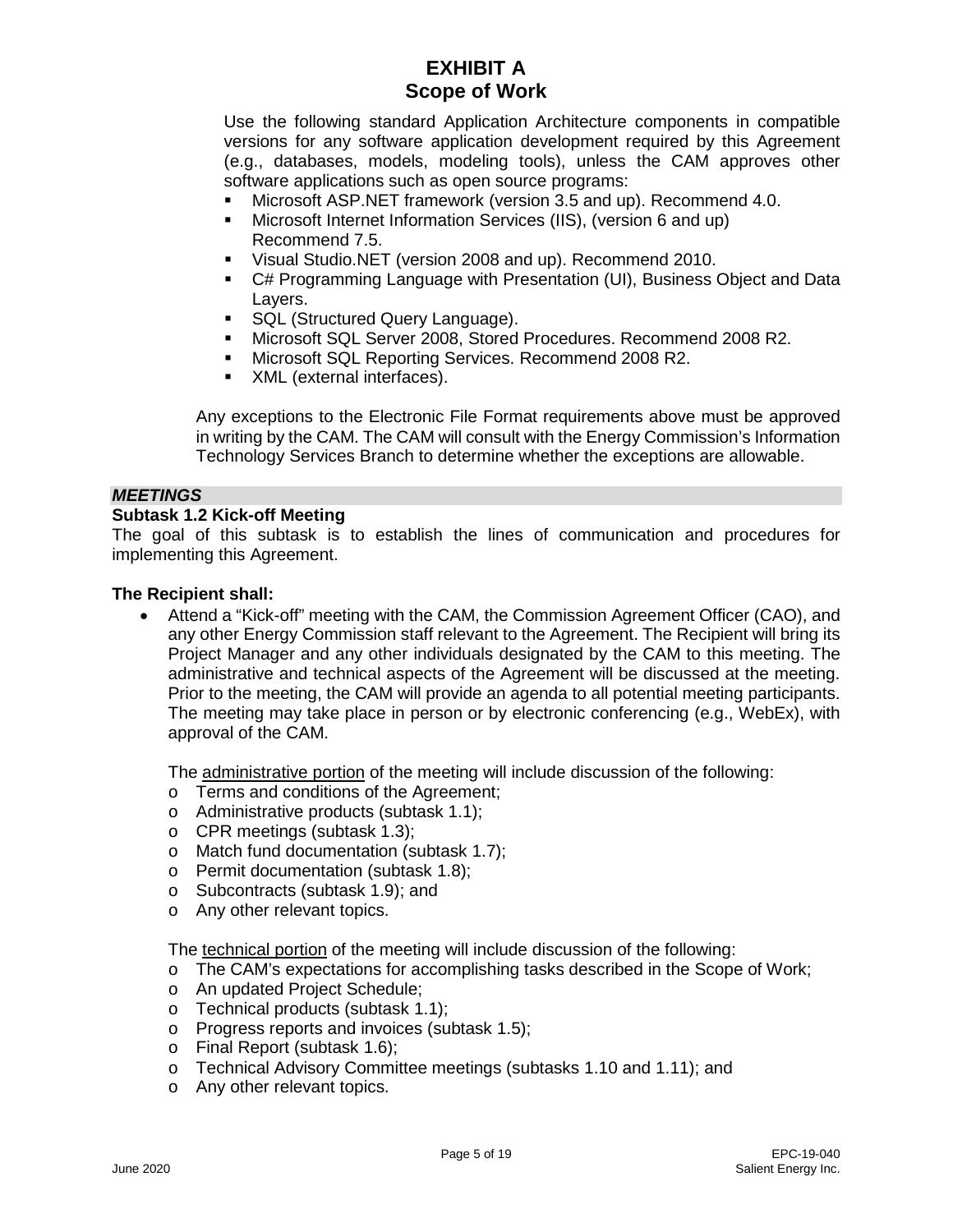• Provide an *Updated Project Schedule, List of Match Funds,* and *List of Permits*, as needed to reflect any changes in the documents.

### **The CAM shall:**

- Designate the date and location of the meeting.
- Send the Recipient a *Kick-off Meeting Agenda*.

#### **Recipient Products:**

- Updated Project Schedule *(if applicable)*
- Updated List of Match Funds *(if applicable)*
- Updated List of Permits *(if applicable)*

#### **CAM Product:**

• Kick-off Meeting Agenda

#### **Subtask 1.3 Critical Project Review (CPR) Meetings**

The goal of this subtask is to determine if the project should continue to receive Energy Commission funding, and if so whether any modifications must be made to the tasks, products, schedule, or budget. CPR meetings provide the opportunity for frank discussions between the Energy Commission and the Recipient. As determined by the CAM, discussions may include project status, challenges, successes, advisory group findings and recommendations, final report preparation, and progress on technical transfer and production readiness activities (if applicable). Participants will include the CAM and the Recipient and may include the CAO and any other individuals selected by the CAM to provide support to the Energy Commission.

CPR meetings generally take place at key, predetermined points in the Agreement, as determined by the CAM and as shown in the Task List on page 1 of this Exhibit. However, the CAM may schedule additional CPR meetings as necessary. The budget will be reallocated to cover the additional costs borne by the Recipient, but the overall Agreement amount will not increase. CPR meetings generally take place at the Energy Commission, but they may take place at another location, or may be conducted via electronic conferencing (e.g., WebEx) as determined by the CAM.

#### **The Recipient shall:**

- Prepare a *CPR Report* for each CPR meeting that: (1) discusses the progress of the Agreement toward achieving its goals and objectives; and (2) includes recommendations and conclusions regarding continued work on the project.
- Submit the CPR Report along with any other *Task Products* that correspond to the technical task for which the CPR meeting is required (i.e., if a CPR meeting is required for Task 2, submit the Task 2 products along with the CPR Report).
- Attend the CPR meeting.
- Present the CPR Report and any other required information at each CPR meeting.

#### **The CAM shall:**

- Determine the location, date, and time of each CPR meeting with the Recipient's input.
- Send the Recipient a *CPR Agenda* and a *List of Expected CPR Participants* in advance of the CPR meeting. If applicable, the agenda will include a discussion of match funding and permits.
- Conduct and make a record of each CPR meeting. Provide the Recipient with a *Schedule for Providing a Progress Determination* on continuation of the project.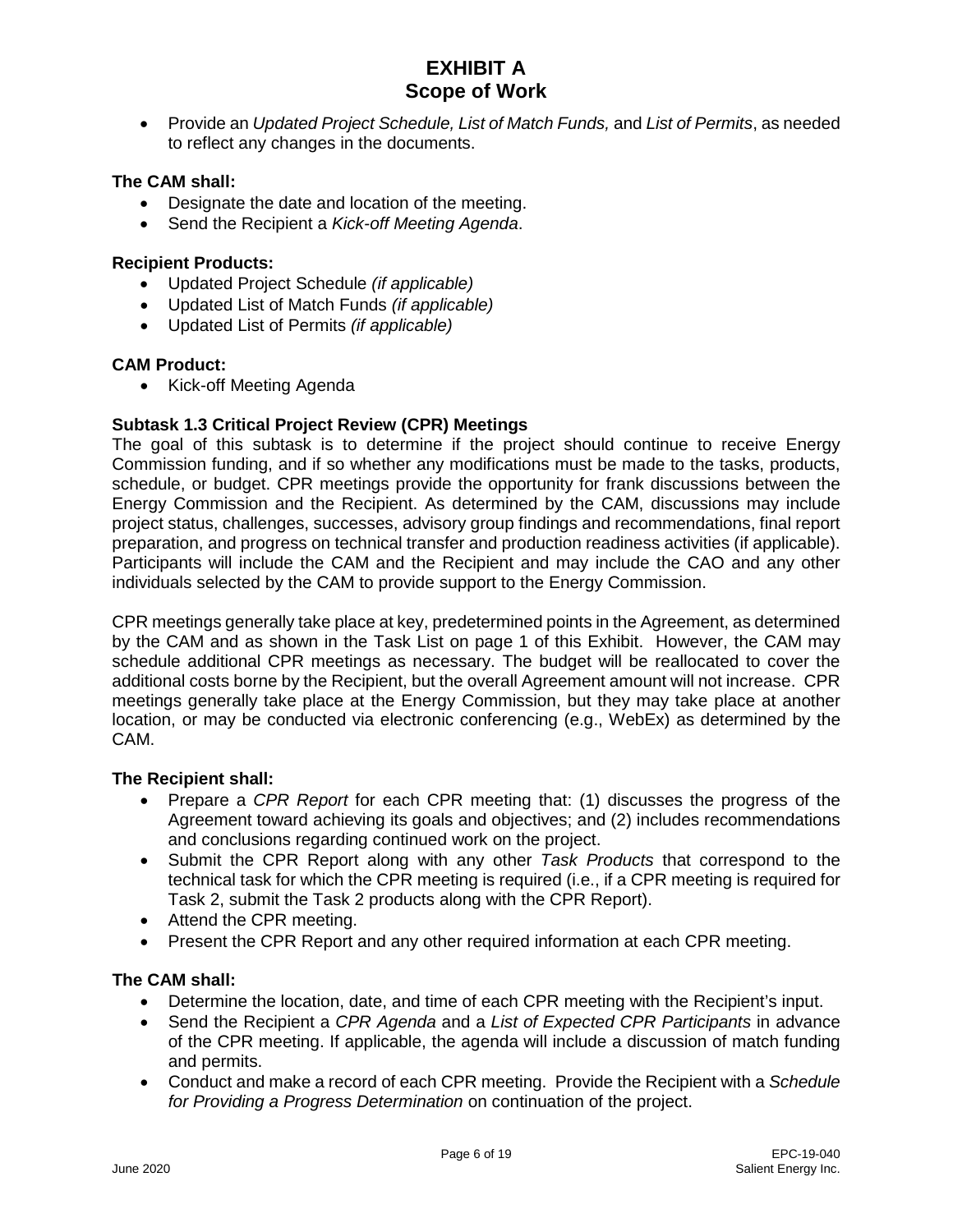- Determine whether to continue the project, and if so whether modifications are needed to the tasks, schedule, products, or budget for the remainder of the Agreement. If the CAM concludes that satisfactory progress is not being made, this conclusion will be referred to the Deputy Director of the Energy Research and Development Division.
- Provide the Recipient with a *Progress Determination* on continuation of the project, in accordance with the schedule. The Progress Determination may include a requirement that the Recipient revise one or more products.

### **Recipient Products:**

- CPR Report(s)
- Task Products (draft and/or final as specified in the task)

### **CAM Products:**

- CPR Agenda
- List of Expected CPR Participants
- Schedule for Providing a Progress Determination
- Progress Determination

### **Subtask 1.4 Final Meeting**

The goal of this subtask is to complete the closeout of this Agreement.

#### **The Recipient shall:**

• Meet with Energy Commission staff to present project findings, conclusions, and recommendations. The final meeting must be completed during the closeout of this Agreement. This meeting will be attended by the Recipient and CAM, at a minimum. The meeting may occur in person or by electronic conferencing (e.g., WebEx), with approval of the CAM.

The technical and administrative aspects of Agreement closeout will be discussed at the meeting, which may be divided into two separate meetings at the CAM's discretion.

- o The technical portion of the meeting will involve the presentation of findings, conclusions, and recommended next steps (if any) for the Agreement. The CAM will determine the appropriate meeting participants.
- $\circ$  The administrative portion of the meeting will involve a discussion with the CAM and the CAO of the following Agreement closeout items:
	- **Disposition of any state-owned equipment.**<br> **Disposition in the a Uniform Commercial Code F**
	- Need to file a Uniform Commercial Code Financing Statement (Form UCC-1) regarding the Energy Commission's interest in patented technology.
	- The Energy Commission's request for specific "generated" data (not already provided in Agreement products).
	- Need to document the Recipient's disclosure of "subject inventions" developed under the Agreement.
	- "Surviving" Agreement provisions such as repayment provisions and confidential products.
	- Final invoicing and release of retention.
- Prepare a *Final Meeting Agreement Summary* that documents any agreement made between the Recipient and Commission staff during the meeting.
- Prepare a *Schedule for Completing Agreement Closeout Activities*.
- Provide *All Draft and Final Written Products* on a CD-ROM or USB memory stick, organized by the tasks in the Agreement.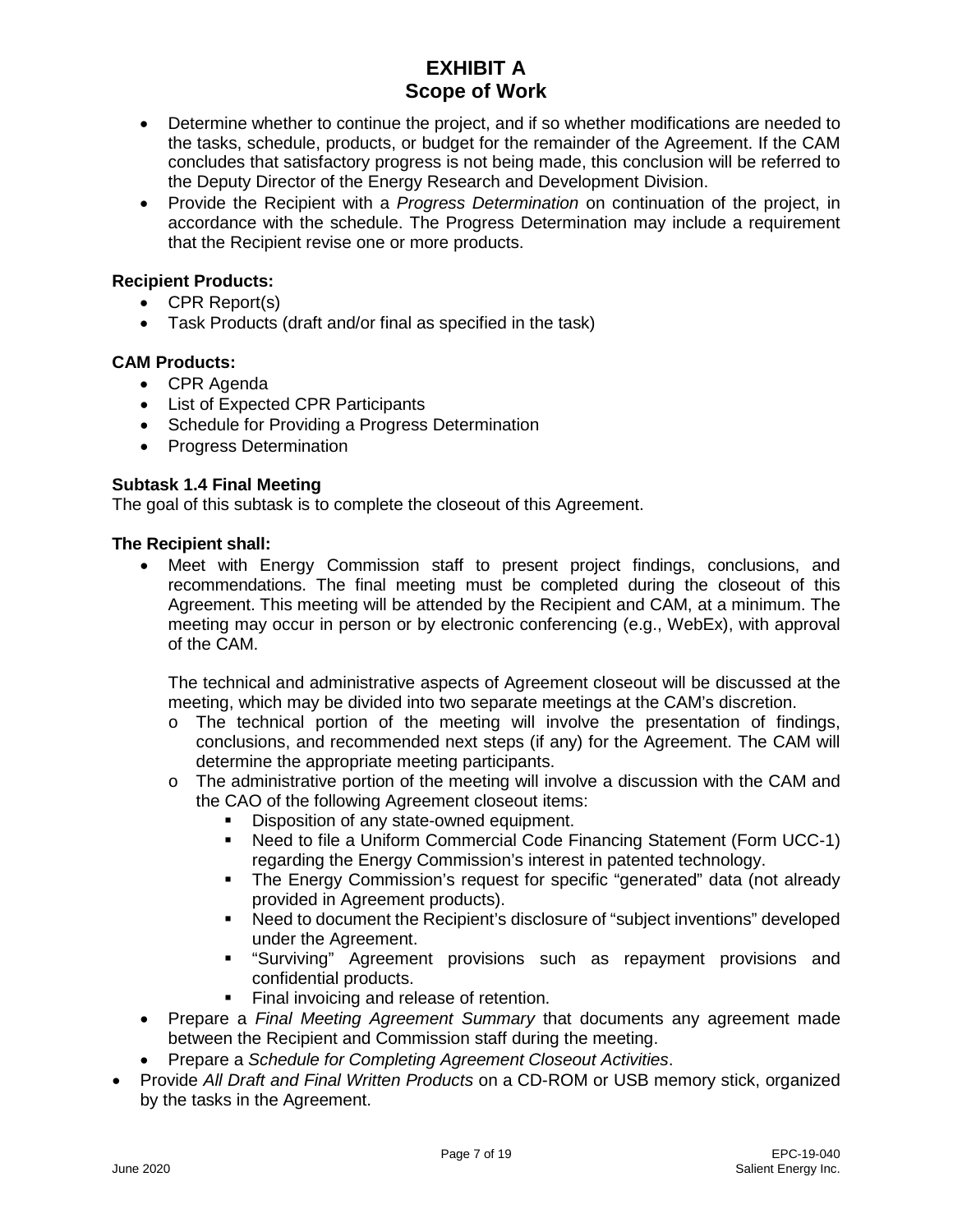### **Products:**

- Final Meeting Agreement Summary *(if applicable)*
- Schedule for Completing Agreement Closeout Activities
- All Draft and Final Written Products

## *REPORTS AND INVOICES*

### **Subtask 1.5 Progress Reports and Invoices**

The goals of this subtask are to: (1) periodically verify that satisfactory and continued progress is made towards achieving the project objectives of this Agreement; and (2) ensure that invoices contain all required information and are submitted in the appropriate format.

### **The Recipient shall:**

- Submit a monthly *Progress Report* to the CAM. Each progress report must:
	- o Summarize progress made on all Agreement activities as specified in the scope of work for the preceding month, including accomplishments, problems, milestones, products, schedule, fiscal status, and an assessment of the ability to complete the Agreement within the current budget and any anticipated cost overruns. See the Progress Report Format Attachment for the recommended specifications.
- Submit a monthly or quarterly *Invoice* that follows the instructions in the "Payment of Funds" section of the terms and conditions, including a financial report on Match Fund and in-state expenditures.

#### **Products:**

- Progress Reports
- Invoices

## **Subtask 1.6 Final Report**

The goal of this subtask is to prepare a comprehensive Final Report that describes the original purpose, approach, results, and conclusions of the work performed under this Agreement. The CAM will review the Final Report, which will be due at least **two months** before the Agreement end date. When creating the Final Report Outline and the Final Report, the Recipient must use the Style Manual provided by the CAM.

#### **Subtask 1.6.1 Final Report Outline**

#### **The Recipient shall:**

• Prepare a *Final Report Outline* in accordance with the *Style Manual* provided by the CAM. *(See Task 1.1 for requirements for draft and final products.)*

#### **Recipient Products:**

• Final Report Outline (draft and final)

## **CAM Product:**

- Style Manual
- Comments on Draft Final Report Outline
- Acceptance of Final Report Outline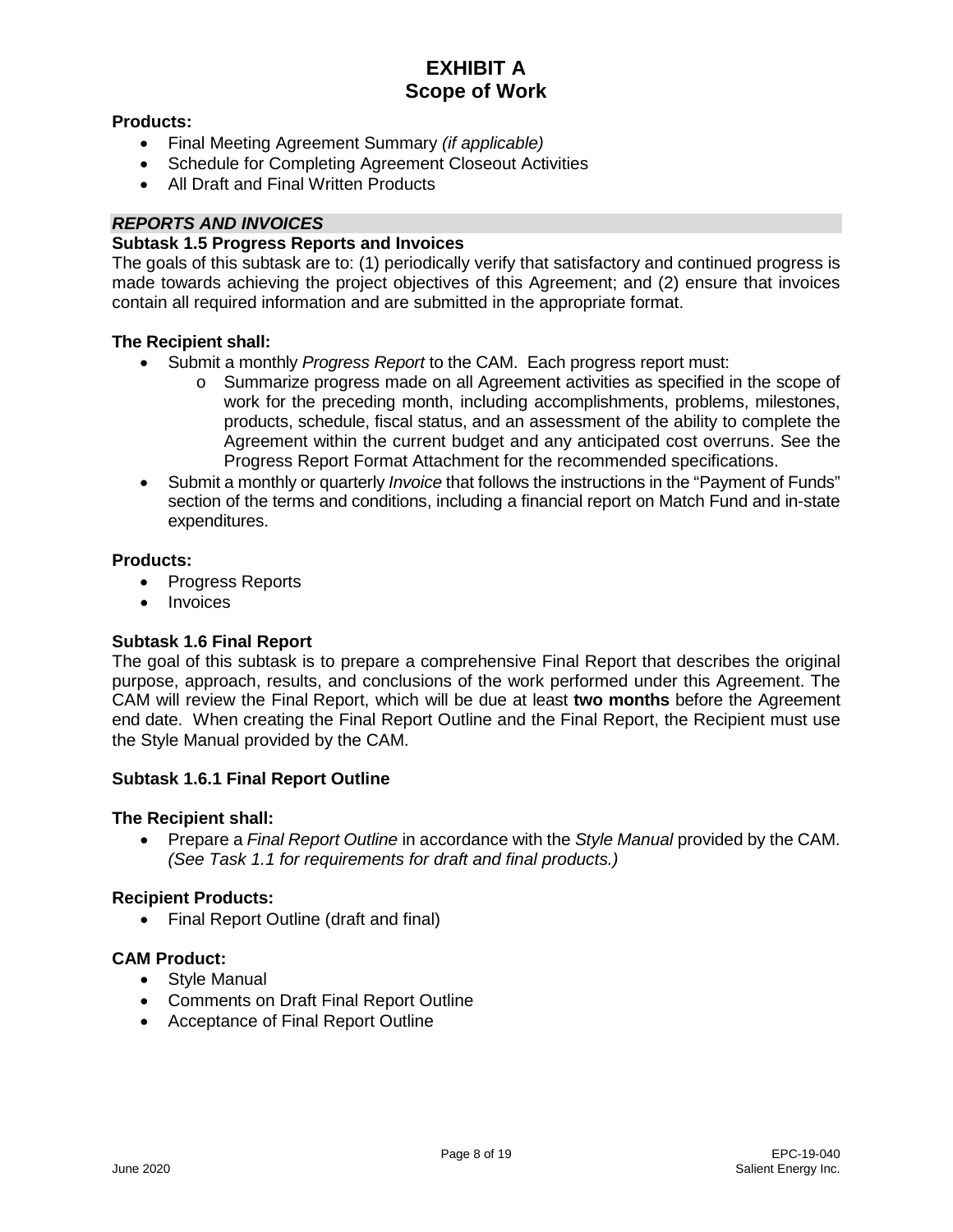## **Subtask 1.6.2 Final Report**

## **The Recipient shall:**

- Prepare a *Final Report* for this Agreement in accordance with the approved Final Report Outline, Style Manual, and Final Report Template provided by the CAM with the following considerations:
	- o Ensure that the report includes the following items, in the following order:
		- Cover page (**required**)
		- **Credits page on the reverse side of cover with legal disclaimer (required)**<br>**EXEC Acknowledgements page (optional)**
		- Acknowledgements page (optional)
		-
		- **Preface (required)**<br>**Preface (Proprint)** Abstract, keywords, and citation page (**required**)
		- Table of Contents (**required**, followed by List of Figures and List of Tables, if needed)
		- **Executive summary (required)**<br>**Executive summary (required)**
		- **Body of the report (required)**<br>**Beferences (if annicable)**
		- References (if applicable)
		- Glossary/Acronyms (If more than 10 acronyms or abbreviations are used, it is required.)
		- Bibliography (if applicable)
		- Appendices (if applicable) (Create a separate volume if very large.)
		- Attachments (if applicable)
	- o Ensure that the document is written in the third person.
	- o Ensure that the Executive Summary is understandable to the lay public.<br>Briefly summarize the completed work. Succinctly describe the public.
		- Briefly summarize the completed work. Succinctly describe the project results and whether or not the project goals were accomplished.
		- **If Identify which specific ratepayers can benefit from the project results** and how they can achieve the benefits.
		- **If it's necessary to use a technical term in the Executive Summary,** provide a brief definition or explanation when the technical term is first used.
	- o Follow the Style Guide format requirements for headings, figures/tables, citations, and acronyms/abbreviations.
	- o Ensure that the document omits subjective comments and opinions. However, recommendations in the conclusion of the report are allowed.
	- o Include a brief description of the project results in the Abstract.
- Submit a draft of the report to the CAM for review and comment. The CAM will provide written comments to the Recipient on the draft product within 15 days of receipt
- Consider incorporating all CAM comments into the Final Report. If the Recipient disagrees with any comment, provide a written response explaining why the comment was not incorporated into the final product
- Submit the revised Final Report and responses to comments within 10 days of notice by the CAM, unless the CAM specifies a longer time period or approves a request for additional time.
- Submit one bound copy of the *Final Report* to the CAM along with *Written Responses to Comments on the Draft Final Report*.

## **Products**:

- Final Report (draft and final)
- Written Responses to Comments on the Draft Final Report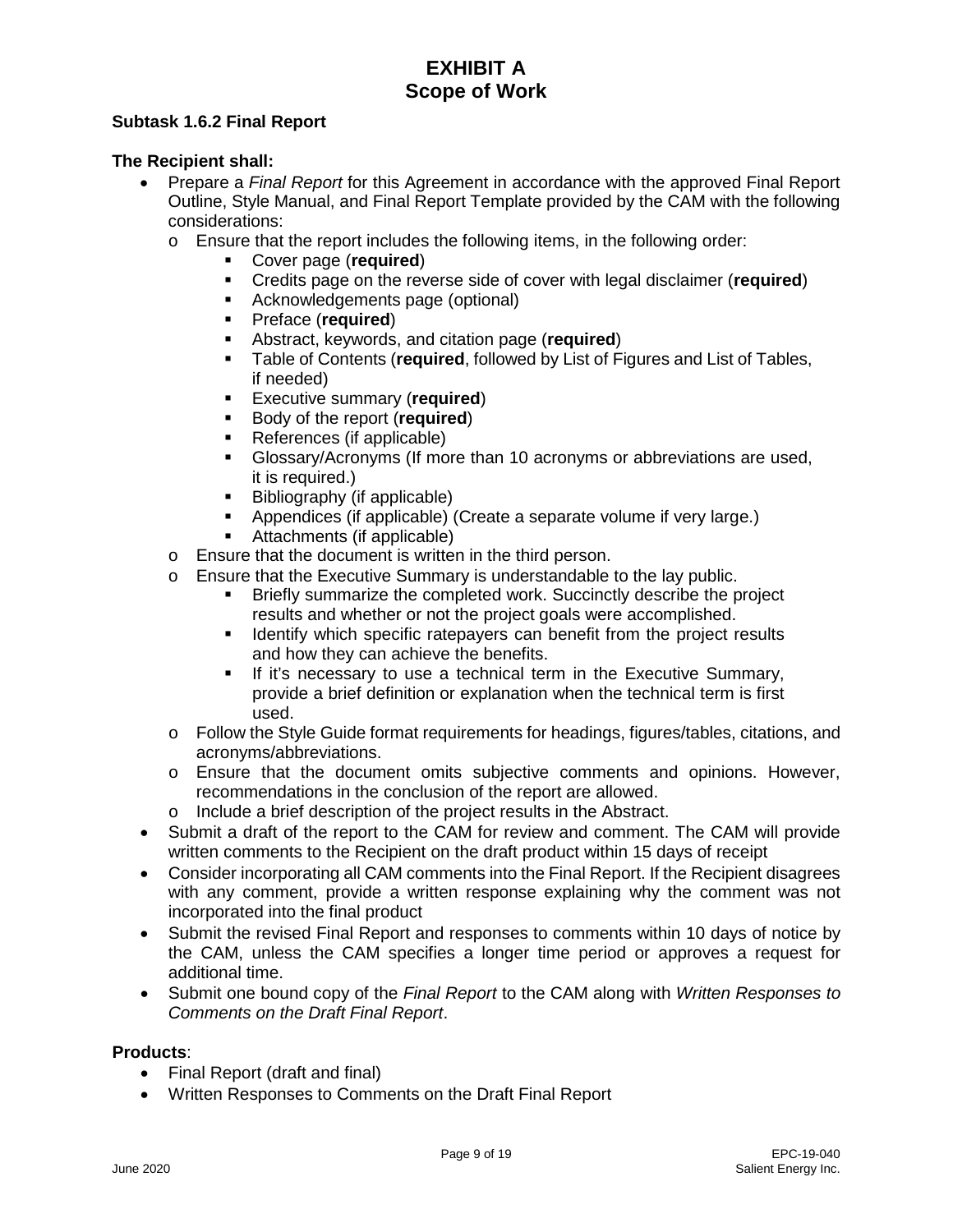#### **CAM Product:**

• Written Comments on the Draft Final Report

## *MATCH FUNDS, PERMITS, AND SUBCONTRACTS*

#### **Subtask 1.7 Match Funds**

The goal of this subtask is to ensure that the Recipient obtains any match funds planned for this Agreement and applies them to the Agreement during the Agreement term.

While the costs to obtain and document match funds are not reimbursable under this Agreement, the Recipient may spend match funds for this task. The Recipient may only spend match funds during the Agreement term, either concurrently or prior to the use of Energy Commission funds. Match funds must be identified in writing, and the Recipient must obtain any associated commitments before incurring any costs for which the Recipient will request reimbursement.

#### **The Recipient shall:**

• Prepare a *Match Funds Status Letter* that documents the match funds committed to this Agreement. If no match funds were part of the proposal that led to the Energy Commission awarding this Agreement and none have been identified at the time this Agreement starts, then state this in the letter.

If match funds were a part of the proposal that led to the Energy Commission awarding this Agreement, then provide in the letter:

- o A list of the match funds that identifies:
	- The amount of cash match funds, their source(s) (including a contact name, address, and telephone number), and the task(s) to which the match funds will be applied.
	- The amount of each in-kind contribution, a description of the contribution type (e.g., property, services), the documented market or book value, the source (including a contact name, address, and telephone number), and the task(s) to which the match funds will be applied. If the in-kind contribution is equipment or other tangible or real property, the Recipient must identify its owner and provide a contact name, address, telephone number, and the address where the property is located.
	- If different from the solicitation application, provide a letter of commitment from an authorized representative of each source of match funding that the funds or contributions have been secured.
- At the Kick-off meeting, discuss match funds and the impact on the project if they are significantly reduced or not obtained as committed. If applicable, match funds will be included as a line item in the progress reports and will be a topic at CPR meetings.
- Provide a *Supplemental Match Funds Notification Letter* to the CAM of receipt of additional match funds.
- Provide a *Match Funds Reduction Notification Letter* to the CAM if existing match funds are reduced during the course of the Agreement. Reduction of match funds may trigger a CPR meeting.

### **Products:**

- **Match Funds Status Letter**
- Supplemental Match Funds Notification Letter *(if applicable)*
- Match Funds Reduction Notification Letter *(if applicable)*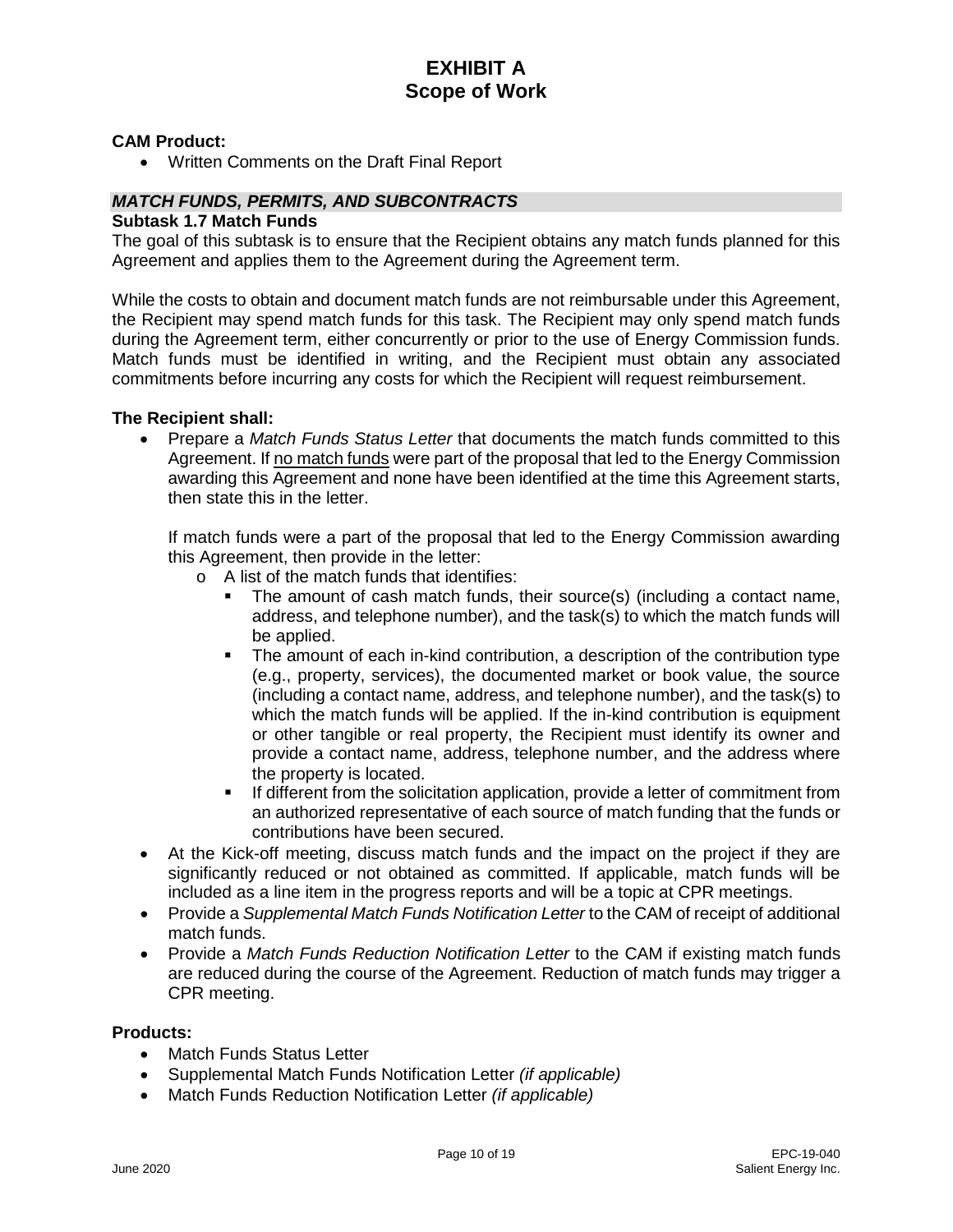#### **Subtask 1.8 Permits**

The goal of this subtask is to obtain all permits required for work completed under this Agreement in advance of the date they are needed to keep the Agreement schedule on track. Permit costs and the expenses associated with obtaining permits are not reimbursable under this Agreement, with the exception of costs incurred by University of California recipients. Permits must be identified and obtained before the Recipient may incur any costs related to the use of the permit(s) for which the Recipient will request reimbursement.

#### **The Recipient shall:**

- Prepare a *Permit Status Letter* that documents the permits required to conduct this Agreement. If no permits are required at the start of this Agreement, then state this in the letter. If permits will be required during the course of the Agreement, provide in the letter:
	- $\circ$  A list of the permits that identifies: (1) the type of permit; and (2) the name, address, and telephone number of the permitting jurisdictions or lead agencies.
	- $\circ$  The schedule the Recipient will follow in applying for and obtaining the permits.

The list of permits and the schedule for obtaining them will be discussed at the Kick-off meeting (subtask 1.2), and a timetable for submitting the updated list, schedule, and copies of the permits will be developed. The impact on the project if the permits are not obtained in a timely fashion or are denied will also be discussed. If applicable, permits will be included as a line item in progress reports and will be a topic at CPR meetings.

- If during the course of the Agreement additional permits become necessary, then provide the CAM with an *Updated List of Permits* (including the appropriate information on each permit) and an *Updated Schedule for Acquiring Permits*.
- Send the CAM a *Copy of Each Approved Permit*.
- If during the course of the Agreement permits are not obtained on time or are denied, notify the CAM within 5 days. Either of these events may trigger a CPR meeting.

#### **Products:**

- Permit Status Letter
- Updated List of Permits *(if applicable)*
- Updated Schedule for Acquiring Permits *(if applicable)*
- Copy of Each Approved Permit *(if applicable)*

#### **Subtask 1.9 Subcontracts**

The goals of this subtask are to: (1) procure subcontracts required to carry out the tasks under this Agreement; and (2) ensure that the subcontracts are consistent with the terms and conditions of this Agreement.

#### **The Recipient shall:**

- Manage and coordinate subcontractor activities in accordance with the requirements of this Agreement.
- Incorporate this Agreement by reference into each subcontract.
- Include any required Energy Commission flow-down provisions in each subcontract, in addition to a statement that the terms of this Agreement will prevail if they conflict with the subcontract terms.
- If required by the CAM, submit a draft of each *Subcontract* required to conduct the work under this Agreement.
- Submit a final copy of the executed subcontract.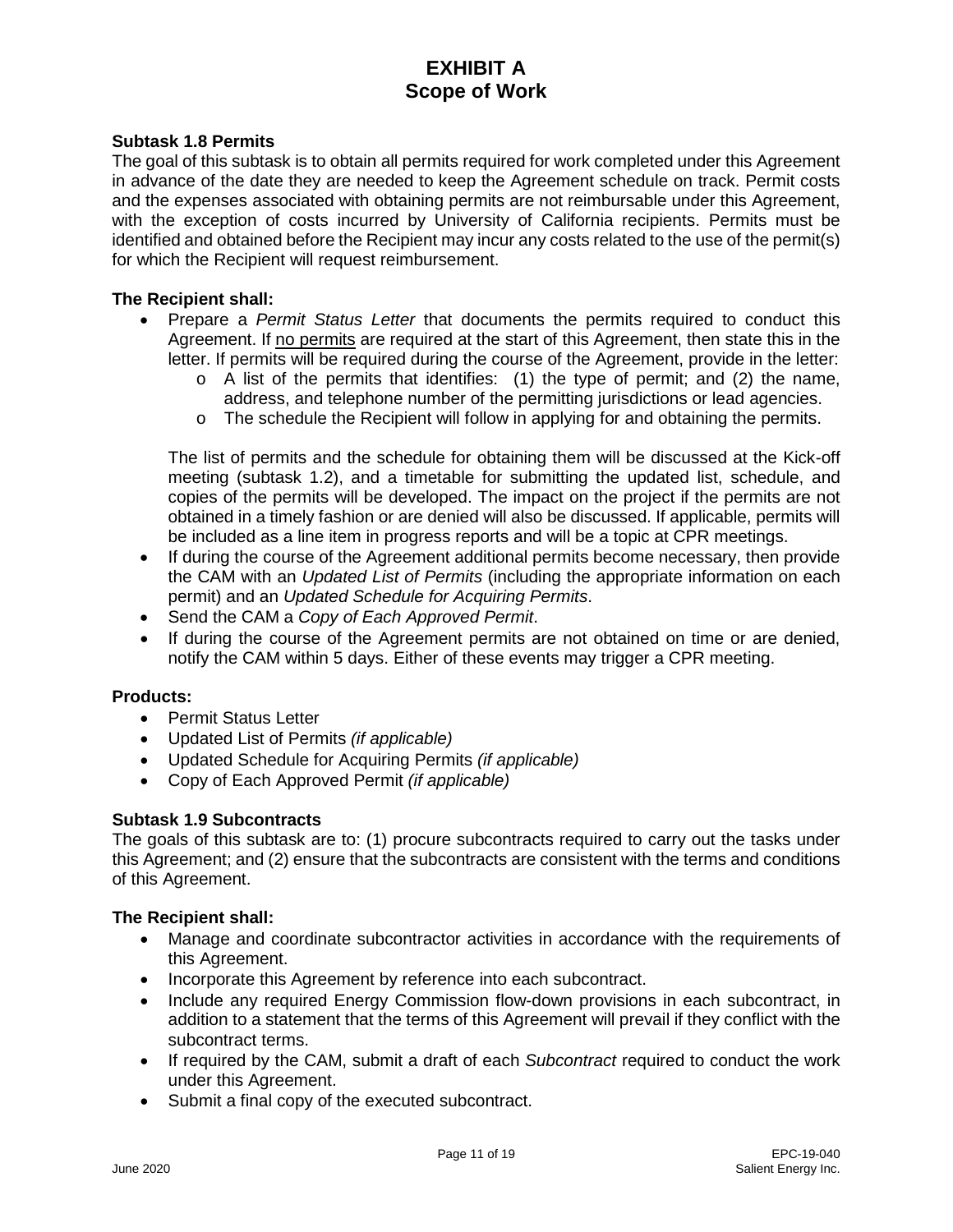• Notify and receive written approval from the CAM prior to adding any new subcontractors (see the discussion of subcontractor additions in the terms and conditions).

#### **Products:**

• Subcontracts *(draft if required by the CAM)*

### *TECHNICAL ADVISORY COMMITTEE*

### **Subtask 1.10 Technical Advisory Committee (TAC)**

The goal of this subtask is to create an advisory committee for this Agreement. The TAC should be composed of diverse professionals. The composition will vary depending on interest, availability, and need. TAC members will serve at the CAM's discretion. The purpose of the TAC is to:

- Provide guidance in project direction. The guidance may include scope and methodologies, timing, and coordination with other projects. The guidance may be based on:
	- o Technical area expertise;
	- o Knowledge of market applications; or
	- o Linkages between the agreement work and other past, present, or future projects (both public and private sectors) that TAC members are aware of in a particular area.
- Review products and provide recommendations for needed product adjustments, refinements, or enhancements.
- Evaluate the tangible benefits of the project to the state of California, and provide recommendations as needed to enhance the benefits.
- Provide recommendations regarding information dissemination, market pathways, or commercialization strategies relevant to the project products.

The TAC may be composed of qualified professionals spanning the following types of disciplines:

- Researchers knowledgeable about the project subject matter;
- Members of trades that will apply the results of the project (e.g., designers, engineers, architects, contractors, and trade representatives);
- Public interest market transformation implementers;
- Product developers relevant to the project;
- U.S. Department of Energy research managers, or experts from other federal or state agencies relevant to the project;
- Public interest environmental groups;
- Utility representatives;
- Air district staff; and
- Members of relevant technical society committees.

#### **The Recipient shall:**

- Prepare a *List of Potential TAC Members* that includes the names, companies, physical and electronic addresses, and phone numbers of potential members. The list shall include the expertise of each proposed TAC member and the value to the project. The list will be discussed at the Kick-off meeting, and a schedule for recruiting members and holding the first TAC meeting will be developed.
- Recruit TAC members. Ensure that each individual understands member obligations and the TAC meeting schedule developed in subtask 1.11.
- Prepare a *List of TAC Members* once all TAC members have committed to serving on the TAC.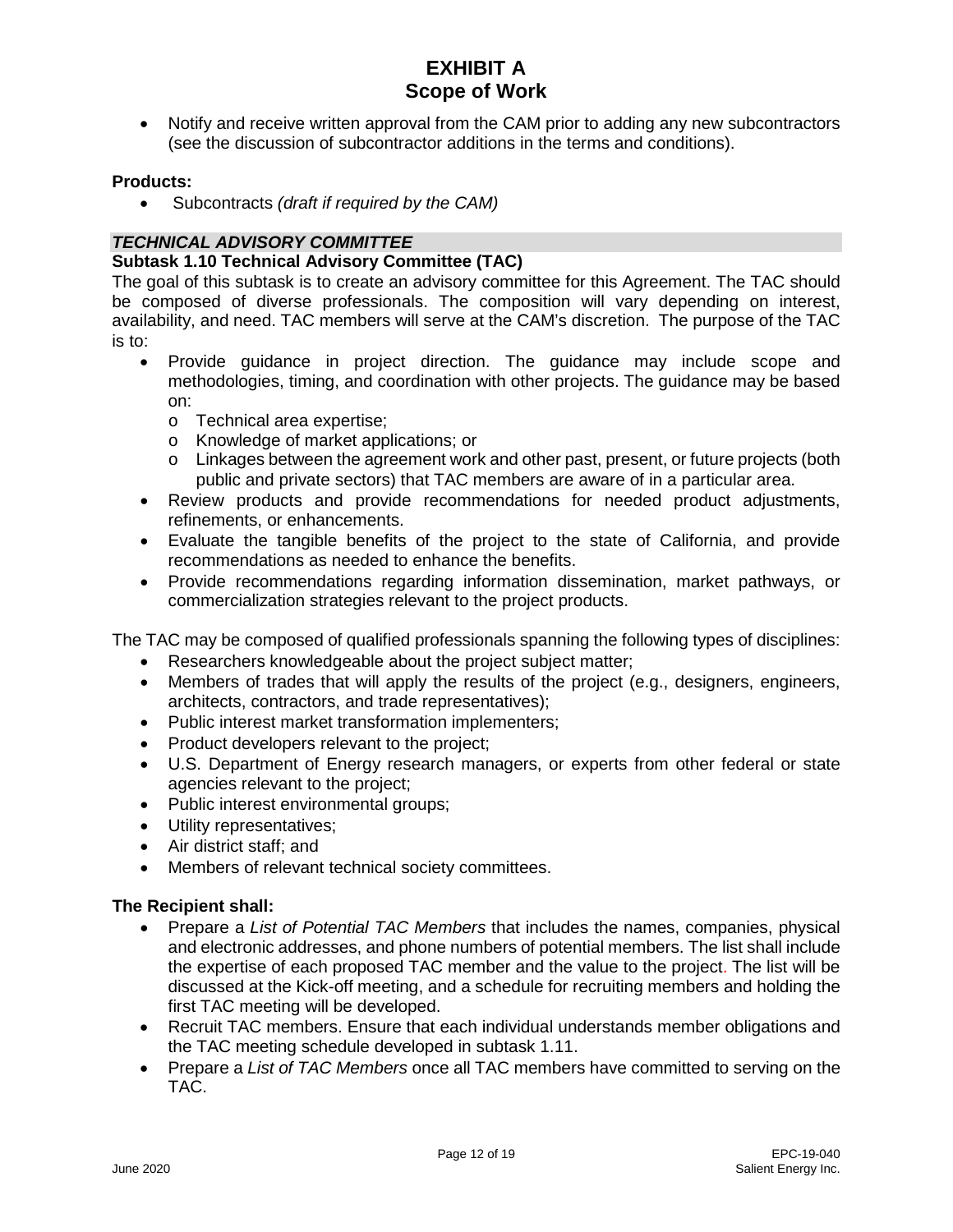• Submit *Documentation of TAC Member Commitment* (such as Letters of Acceptance) from each TAC member.

### **Products:**

- List of Potential TAC Members
- List of TAC Members
- Documentation of TAC Member Commitment

### **Subtask 1.11 TAC Meetings**

The goal of this subtask is for the TAC to provide strategic guidance for the project by participating in regular meetings, which may be held via teleconference.

### **The Recipient shall:**

- Discuss the TAC meeting schedule with the CAM at the Kick-off meeting. Determine the number and location of meetings (in-person and via teleconference) in consultation with the CAM.
- Prepare a *TAC Meeting Schedule* that will be presented to the TAC members during recruiting. Revise the schedule after the first TAC meeting to incorporate meeting comments.
- Prepare a *TAC Meeting Agenda* and *TAC Meeting Back-up Materials* for each TAC meeting.
- Organize and lead TAC meetings in accordance with the TAC Meeting Schedule. Changes to the schedule must be pre-approved in writing by the CAM.
- Prepare *TAC Meeting Summaries* that include any recommended resolutions of major TAC issues.

## **The TAC shall:**

- Help set the project team's goals and contribute to the development and evaluation of its statement of proposed objectives as the project evolves.
- Provide a credible and objective sounding board on the wide range of technical and financial barriers and opportunities.
- Help identify key areas where the project has a competitive advantage, value proposition, or strength upon which to build.
- Advocate on behalf of the project in its effort to build partnerships, governmental support and relationships with a national spectrum of influential leaders.
- Ask probing questions that insure a long-term perspective on decision-making and progress toward the project's strategic goals.

#### **Products:**

- TAC Meeting Schedule (draft and final)
- TAC Meeting Agendas (draft and final)
- TAC Meeting Back-up Materials
- TAC Meeting Summaries

## **IV. TECHNICAL TASKS**

NOTE: Products to be provided to the Energy Commission should not include a level of technical detail that would inadvertently disclose Intellectual Property prematurely to the public (e.g., prior to the preparation and filing of patent applications).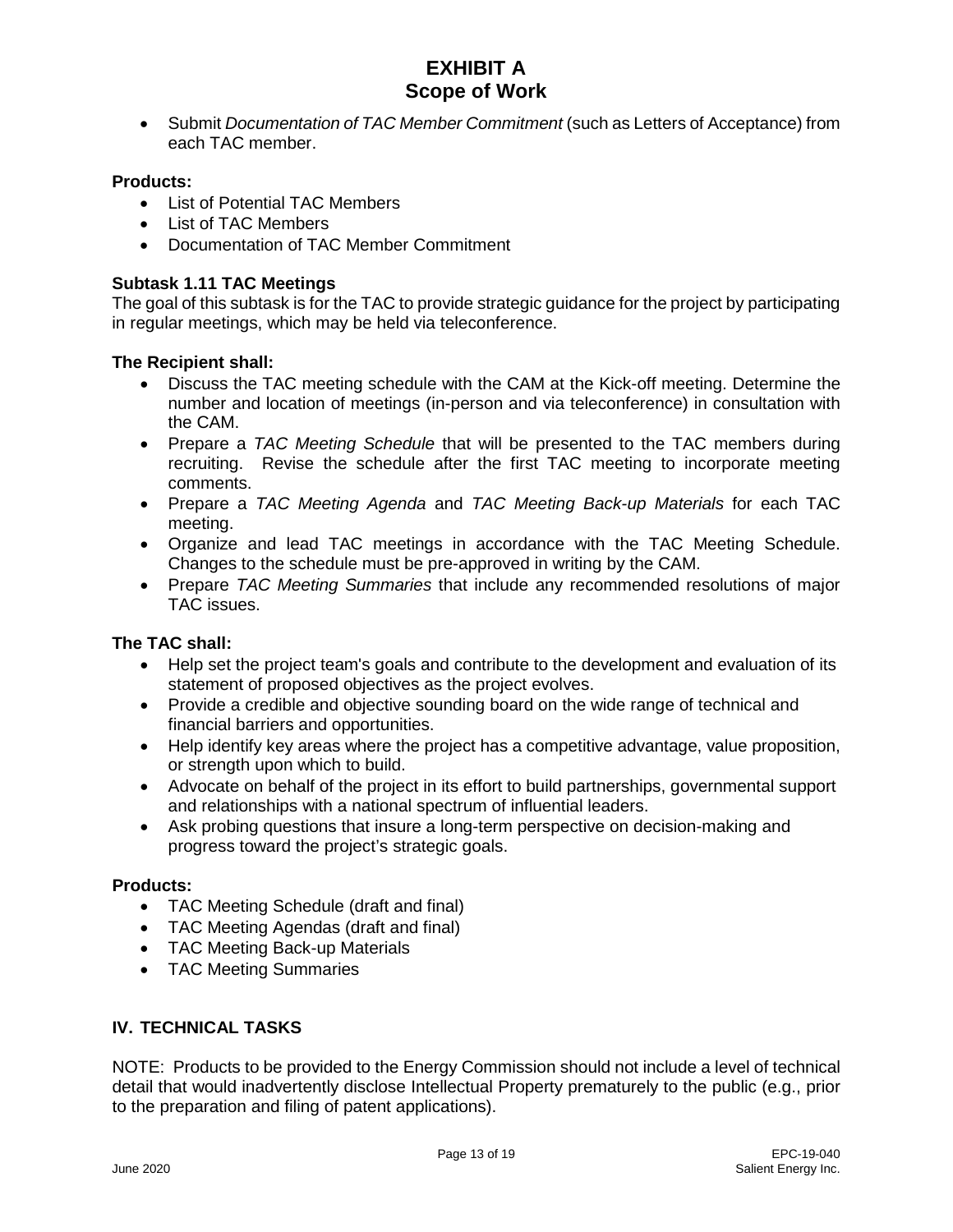## **TASK 2: LARGE FORMAT CELL DESIGN AND VALIDATION**

The goal of this task is to design a large format (20 Ampere hour) zinc-ion cell (increased from 1 Ah cells), based on the previously validated cell components. In later tasks, this large format cell will be incorporated into a module with a battery management system (BMS) for the demonstration system.

### **The Recipient shall:**

- Develop an *Electrode and Cell Test Plan* to validate large format electrode performance and validate large format cell performance, with consultation from the TAC on metrics to incorporate, such as electrode areal capacity, capacity retention, cell rate capability, cell internal resistance etc.
- Develop a process for creating negative and positive electrodes on an automated roll-toroll coater*.*
- Validate electrode quality with three samples from five separate production runs to demonstrate that electrode performance is maintained with the automated fabrication procedure.
- Create a large format cell design that includes multiple layers of electrodes.
- Create 10 cell prototypes and validate their performance according to the Electrode and Cell Test Plan*.*
- Update Electrode and Cell Fabrication Procedure as necessary if electrode or cell validation test results indicate a process error.
- Describe process on how to produce electrodes, results showing electrodes meet performance targets in Electrode and Cell Test Plan, cell production procedure, and results on cell prototypes in accordance with the Electrode and Cell Test Plan, in the *Electrode and Cell Fabrication Procedure Report*
- Prepare a *CPR Report #1* in accordance with subtask 1.3 (CPR Meetings).
- Participate in a CPR meeting.

#### **Products:**

- Electrode and Cell Test Plan Report (draft and final)
- Electrode and Cell Fabrication Procedure Report (draft and final)
- CPR Report #1

## **TASK 3: CELL PRODUCTION**

The goal of this task is to produce application-ready cells for long-term testing, certification, systems development, and, ultimately, inclusion in the final demonstration system.

#### **The Recipient Shall:**

- Develop a *Quality Control Procedure Report* to ensure electrode and cell quality is maintained throughout production runs.
- Develop a *Manufacturing Control System* (spreadsheet tool) to track the production history of each component and cell.
- Produce 50 kWh worth of cells throughout the projectto support other project tasks, including long-term performance testing, certification, systems development, and production of the final demonstration system. Summarize monthly production at the end of their production with a *Production Report,* which may include a summary of quality control procedures, manufacturing control system, and production lessons learned.

#### **Products:**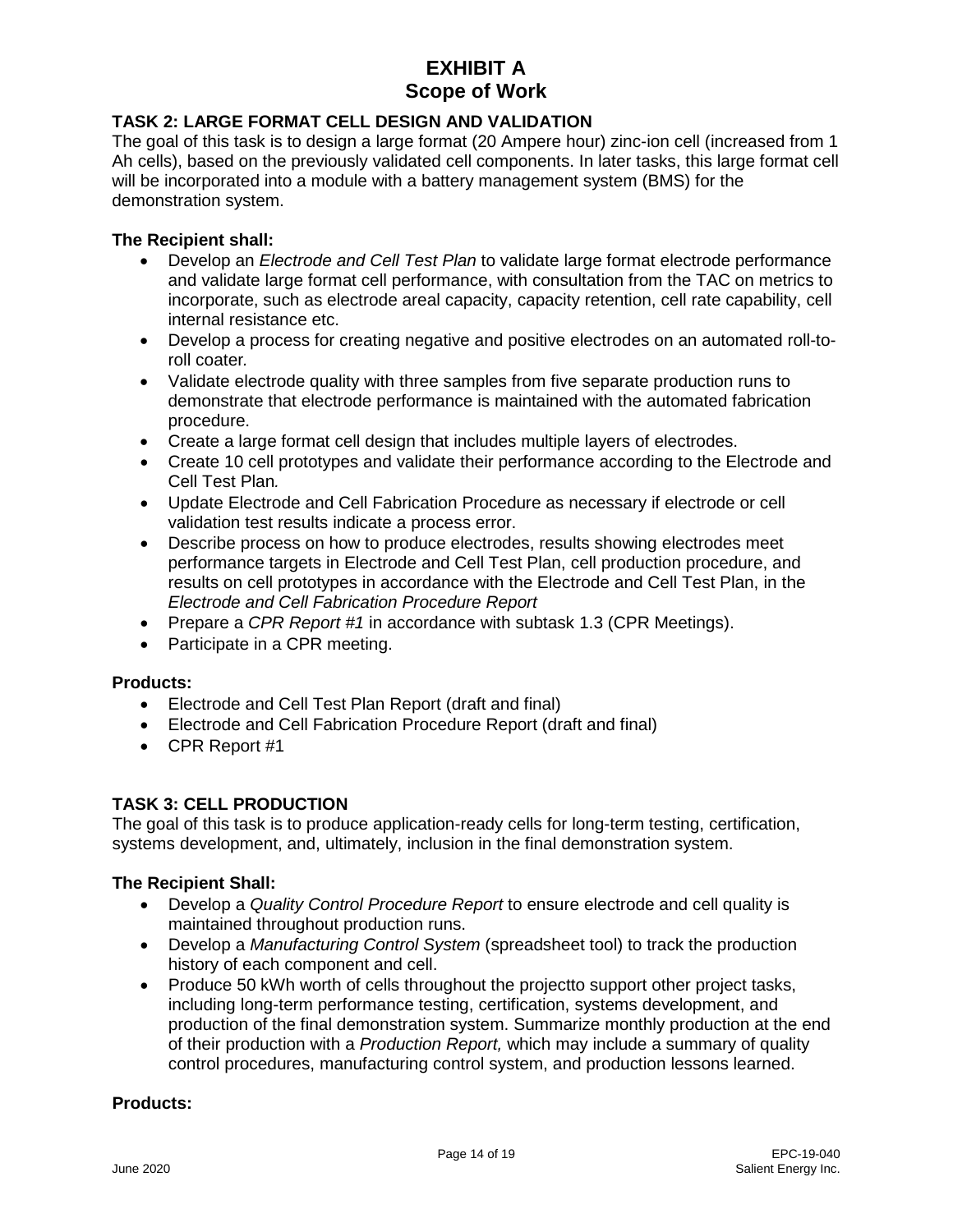- Quality Control Procedure Report
- Manufacturing Control System
- Production Report
- •

## **TASK 4: LONG-TERM PERFORMANCE TESTING**

The goal of this task is to demonstrate the long-term cycling potential of the zinc-ion battery in accelerated life cycle testing.

- Work with cell testing Subcontractor, to develop an *Accelerated Life Cycle Testing Protocol Report* that incorporates the unique operating conditions of residential energy storage in California.
- Deliver cells to Subcontractor for testing, including cycling to pre-defined voltage limits at various current rates and temperature. Subcontractor will subject zinc-ion cells to accelerated life cycle testing and produce an *Interim Life Cycle Test Results Summary Memo* to track progress.
- At the end of testing, provide a summary of testing results findings in a *Collective Results Summary on Life Cycle Testing Report*

### **Products:**

- Accelerated Life Cycle Testing Protocol Report
- Interim Life Cycle Test Results Summary Memo
- Collective Results Summary on Life Cycle Testing Report

### **TASK 5: ENERGY STORAGE SYSTEM DEVELOPMENT**

The goal of this task is to build two 10 kWh energy storage systems with zinc-ion cells, a standard inverter, and integrated control and data collection electronics.

#### **Recipient Shall:**

- Develop a 2.6 kWh zinc-ion energy storage module design with integrated BMS and a Module Fabrication Procedure Report for producing the same, by completing the following:
	- Produce a module engineering drawing describing the design.
	- Model module performance in mechanical design software to ensure operational temperature limits are not exceeded while operating in expected conditions. Produce a module modeling results summary. The results from this modelling will be primarily focused on heat generation and dissipation throughout the module during normal operation and the effects this has on module level efficiency.
	- BMS needs to prevent overcharge that will lead to premature cell failure. Produce a battery management circuit schematic identifying the components of the BMS.
- Develop a module testing protocol that will validate module performance, including tolerance to abuse conditions. This testing protocol will subject the module to various current rates and ambient temperatures to validate the thermal behavior predicted from the modelling.
- Produce prototype zinc-ion modules and test according to the protocol. Produce a module testing summary demonstrating successful performance.
- Develop two 10 kWh energy storage systems that includes a commercially available inverter, zinc-ion modules, thermal controls, and an electronics control unit.
- Produce a system engineering drawing and model thermal profile during operation in a system modeling results summary*.*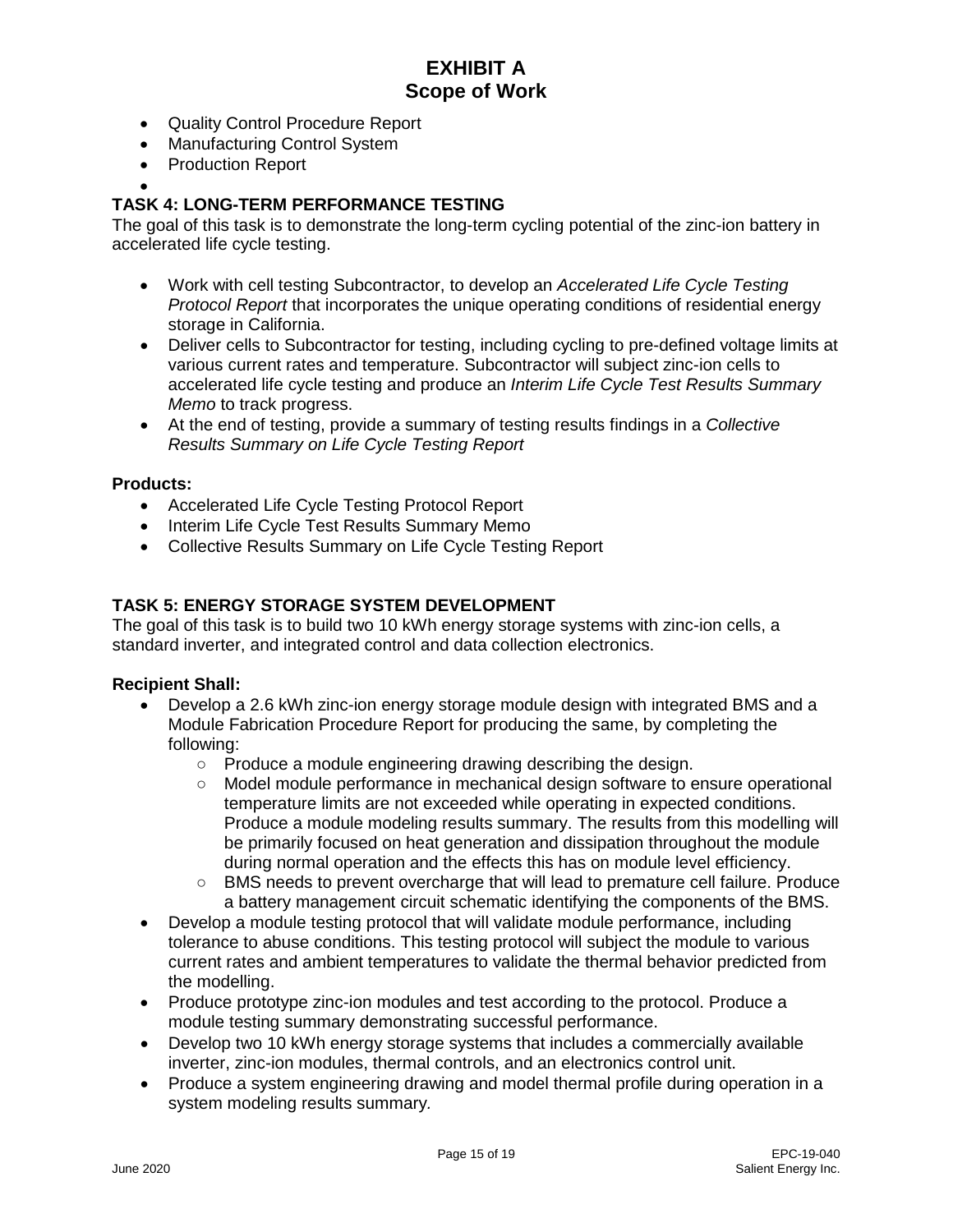- Describe module development in a *Module Development Report*, which may include, module engineering drawings, modeling summary results, battery management circuit schematics, system engineering drawings, and system modeling results.
- Describe module testing protocol and testing result summary in a *Module Testing Protocol and Results Report*
- Write up a *System Development Report* which may include system engineering drawings and system modeling results summary
- Prepare a *CPR Report #2* in accordance with subtask 1.3 (CPR Meetings).
- Participate in a CPR meeting.

## **Products:**

- Module Development Report
- Module Testing Protocol and Results Report
- System Development Report
- CPR Report #2

## **TASK 6: SAFETY CERTIFCATION OF ZINC-ION CELL**

The goal of this task is to obtain UL2054 for zinc-ion cells to demonstrate their safety.

### **Recipient Shall:**

• Deliver 50 cells to Subcontractor to conduct safety tests and obtain *UL2054 Certification Report*

### **Products:**

• UL2054 Certification Report

## **TASK 7: INSTALLATION AND OPERATION OF DEMONSTRATION UNITS**

The goal of this task is to deliver two 10 kWh zinc-ion energy storage demonstration systems to Subcontractor's DER test lab to measure performance in a simulated environment.

## **Recipient Shall:**

- Develop a *System Validation Test Protocol* detailing which tests will be run to simulate residential energy storage.
- Develop a *Demonstration System Performance Report*, summarizing all simulation testing.
- Prepare a *CPR Report #3* in accordance with subtask 1.3 (CPR Meetings).
- Participate in a CPR meeting.

#### **Products:**

- System Validation Test Protocol
- Demonstration System Performance Report
- CPR Report #3

## **TASK 8: EVALUATION OF PROJECT BENEFITS**

The goal of this task is to report the benefits resulting from this project.

#### **The Recipient shall:**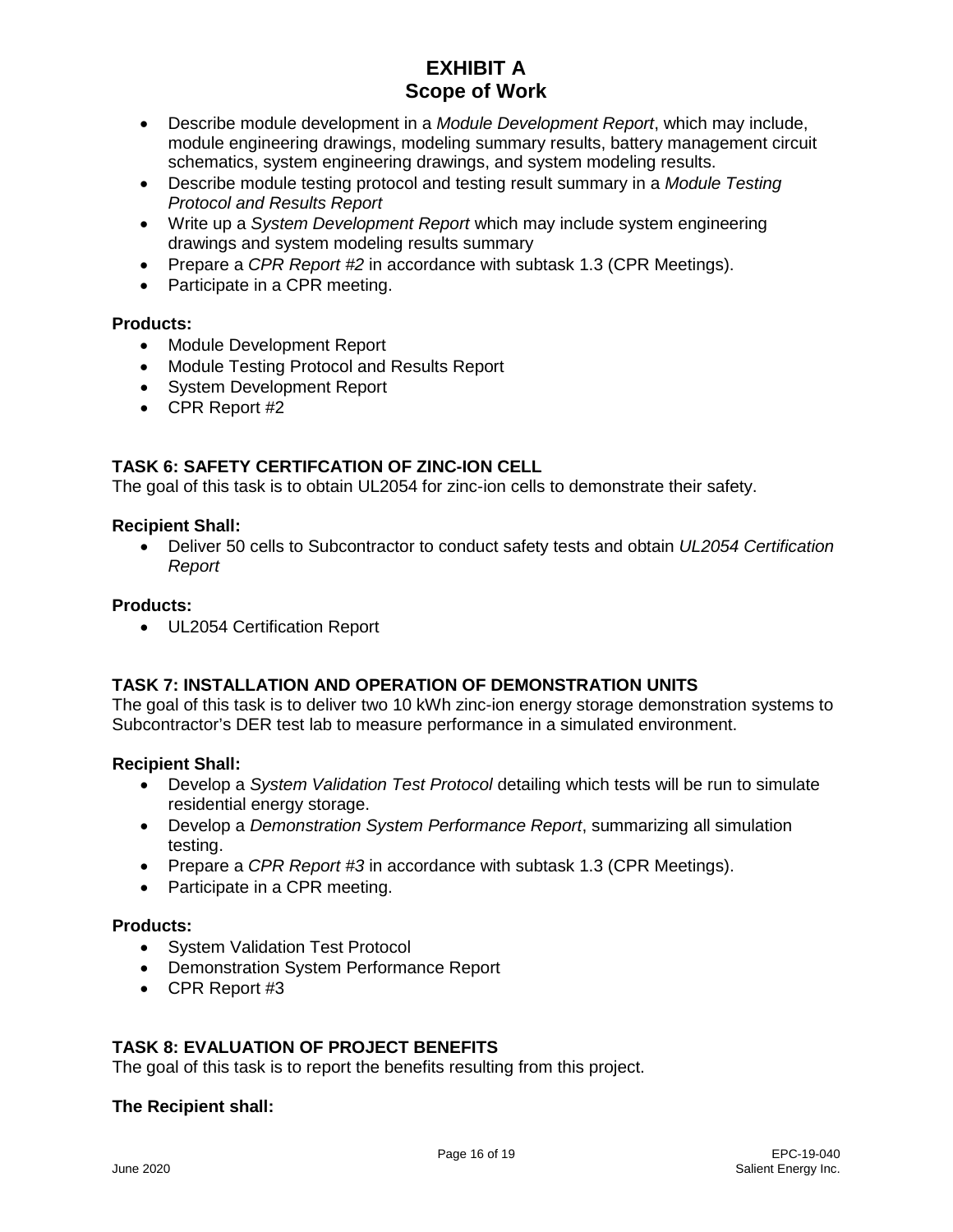- Complete three Project Benefits Questionnaires that correspond to three main intervals in the Agreement: (1) *Kick-off Meeting Benefits Questionnaire*; (2) *Mid-term Benefits Questionnaire*; and (3) *Final Meeting Benefits Questionnaire*.
- Provide all key assumptions used to estimate projected benefits, including targeted market sector (e.g., population and geographic location), projected market penetration, baseline and projected energy use and cost, operating conditions, and emission reduction calculations. Examples of information that may be requested in the questionnaires include:
	- o For Product Development Projects and Project Demonstrations:
		- Published documents, including date, title, and periodical name.
		- Estimated or actual energy and cost savings, and estimated statewide energy savings once market potential has been realized. Identify all assumptions used in the estimates.
		- Greenhouse gas and criteria emissions reductions.
		- Other non-energy benefits such as reliability, public safety, lower operational cost, environmental improvement, indoor environmental quality, and societal benefits.
		- Data on potential job creation, market potential, economic development, and increased state revenue as a result of the project.
		- A discussion of project product downloads from websites and publications in technical journals.
		- A comparison of project expectations and performance. Discuss whether the goals and objectives of the Agreement have been met and what improvements are needed, if any.
		- **Additional Information for Product Development Projects:** 
			- Outcome of product development efforts, such as copyrights and license agreements.
			- Units sold or projected to be sold in California and outside of California.
			- Total annual sales or projected annual sales (in dollars) of products developed under the Agreement.
			- Investment dollars/follow-on private funding as a result of Energy Commission funding.
			- Patent numbers and applications, along with dates and brief descriptions.
		- Additional Information for Product Demonstrations:
			- Outcome of demonstrations and status of technology.
			- Number of similar installations.
			- Jobs created/retained as a result of the Agreement.
	- o For Information/Tools and Other Research Studies:
		- Outcome of project.
		- Published documents, including date, title, and periodical name.
		- A discussion of policy development. State if the project has been cited in government policy publications or technical journals, or has been used to inform regulatory bodies.
		- The number of website downloads.
		- An estimate of how the project information has affected energy use and cost or have resulted in other non-energy benefits.
		- An estimate of energy and non-energy benefits.
		- Data on potential job creation, market potential, economic development, and increased state revenue as a result of project.
		- A discussion of project product downloads from websites, and publications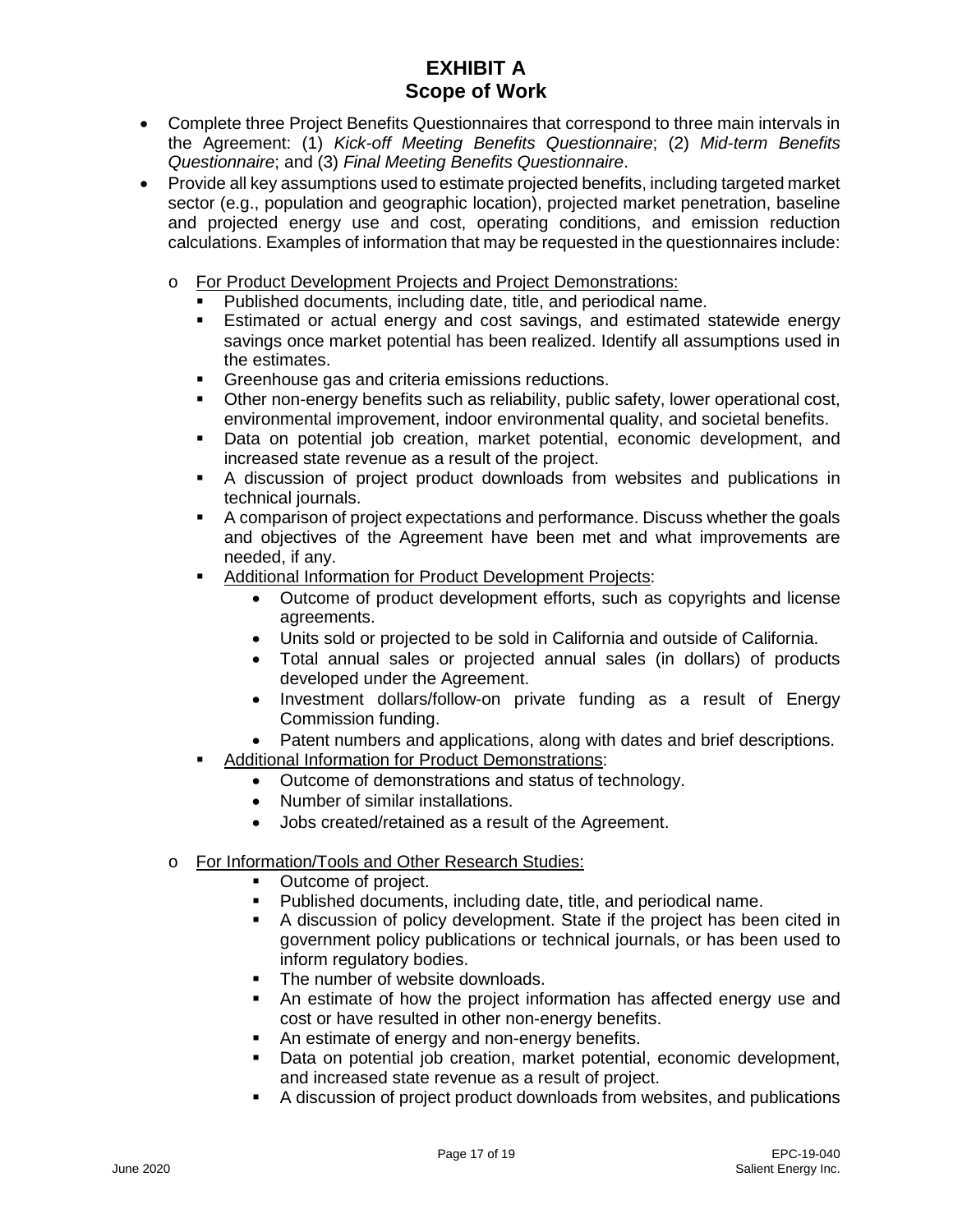in technical journals.

- A comparison of project expectations and performance. Discuss whether the goals and objectives of the Agreement have been met and what improvements are needed, if any.
- Respond to CAM questions regarding responses to the questionnaires.

The Energy Commission may send the Recipient similar questionnaires after the Agreement term ends. Responses to these questionnaires will be voluntary.

#### **Products:**

- Kick-off Meeting Benefits Questionnaire
- Mid-term Benefits Questionnaire
- Final Meeting Benefits Questionnaire

## **TASK 9: TECHNOLOGY/KNOWLEDGE TRANSFER ACTIVITIES**

The goal of this task is to develop a plan to make the knowledge gained, experimental results, and lessons learned available to the public and key decision makers.

#### **The Recipient shall:**

- Prepare an *Initial Fact Sheet* at start of the project that describes the project. Use the format provided by the CAM.
- Prepare a *Final Project Fact Sheet* at the project's conclusion that discusses results. Use the format provided by the CAM.
- Prepare a *Technology/Knowledge Transfer Plan* that includes:
	- $\circ$  An explanation of how the knowledge gained from the project will be made available to the public, including the targeted market sector and potential outreach to end users, utilities, regulatory agencies, and others.
	- $\circ$  A description of the intended use(s) for and users of the project results.
	- o Published documents, including date, title, and periodical name.
	- o Copies of documents, fact sheets, journal articles, press releases, and other documents prepared for public dissemination. These documents must include the Legal Notice required in the terms and conditions. Indicate where and when the documents were disseminated.
	- o A discussion of policy development. State if project has been or will be cited in government policy publications or used to inform regulatory bodies.
	- o The number of website downloads or public requests for project results.
	- o Additional areas as determined by the CAM.
- Conduct technology transfer activities in accordance with the Technology/Knowledge Transfer Plan. These activities will be reported in the Progress Reports.
- When directed by the CAM, develop *Presentation Materials* for an Energy Commissionsponsored conference/workshop(s) on the project.
- When directed by the CAM, participate in annual EPIC symposium(s) sponsored by the California Energy Commission.
- Provide at least (6) six *High Quality Digital Photographs* (minimum resolution of 1300x500 pixels in landscape ratio) of pre and post technology installation at the project sites or related project photographs.
- Prepare a *Technology/Knowledge Transfer Report* on technology transfer activities conducted during the project.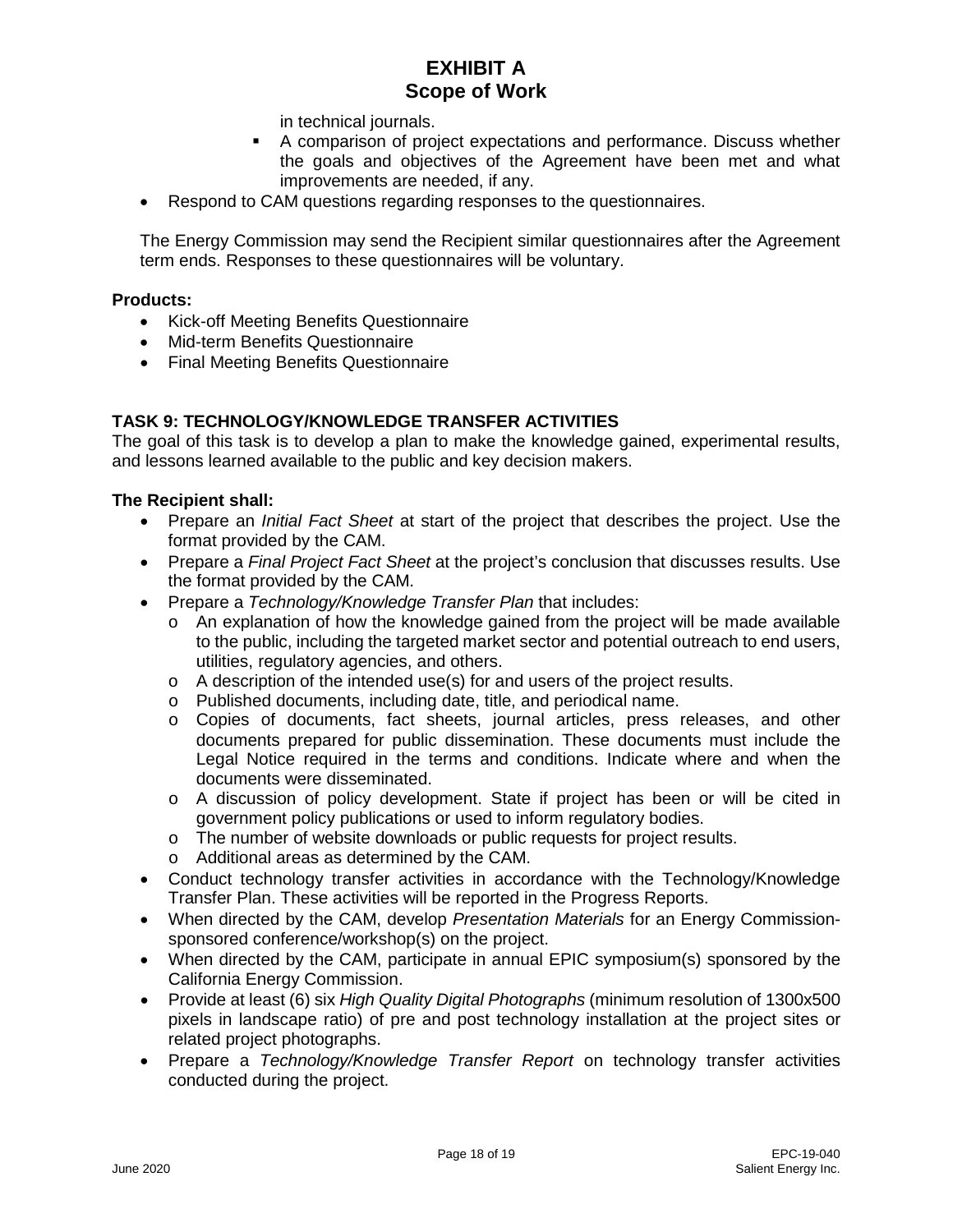## **Products:**

- Initial Fact Sheet (draft and final)
- Final Project Fact Sheet (draft and final)
- Presentation Materials (draft and final)
- High Quality Digital Photographs
- Technology/Knowledge Transfer Plan (draft and final)
- Technology/Knowledge Transfer Report (draft and final)

## **TASK 10: Production Readiness Plan**

The goal of this task is to determine the steps that will lead to the manufacturing of technologies developed in this project or to the commercialization of the project's results.

## **The Recipient shall:**

- Prepare a *Production Readiness Plan*. The degree of detail in the plan should be proportional to the complexity of producing or commercializing the proposed product, and to its state of development. As appropriate, the plan will discuss the following:
	- o Critical production processes, equipment, facilities, personnel resources, and support systems needed to produce a commercially viable product.
	- o Internal manufacturing facilities, supplier technologies, capacity constraints imposed by the design under consideration, design-critical elements, and the use of hazardous or non-recyclable materials. The product manufacturing effort may include "proof of production processes."
	- o The estimated cost of production.
	- o The expected investment threshold needed to launch the commercial product.
	- o An implementation plan to ramp up to full production.
	- o The outcome of product development efforts, such as copyrights and license agreements.
	- o Patent numbers and applications, along with dates and brief descriptions.
	- o Other areas as determined by the CAM.

#### **Products:**

• Production Readiness Plan (draft and final)

## **V. PROJECT SCHEDULE**

Please see the attached Excel spreadsheet.